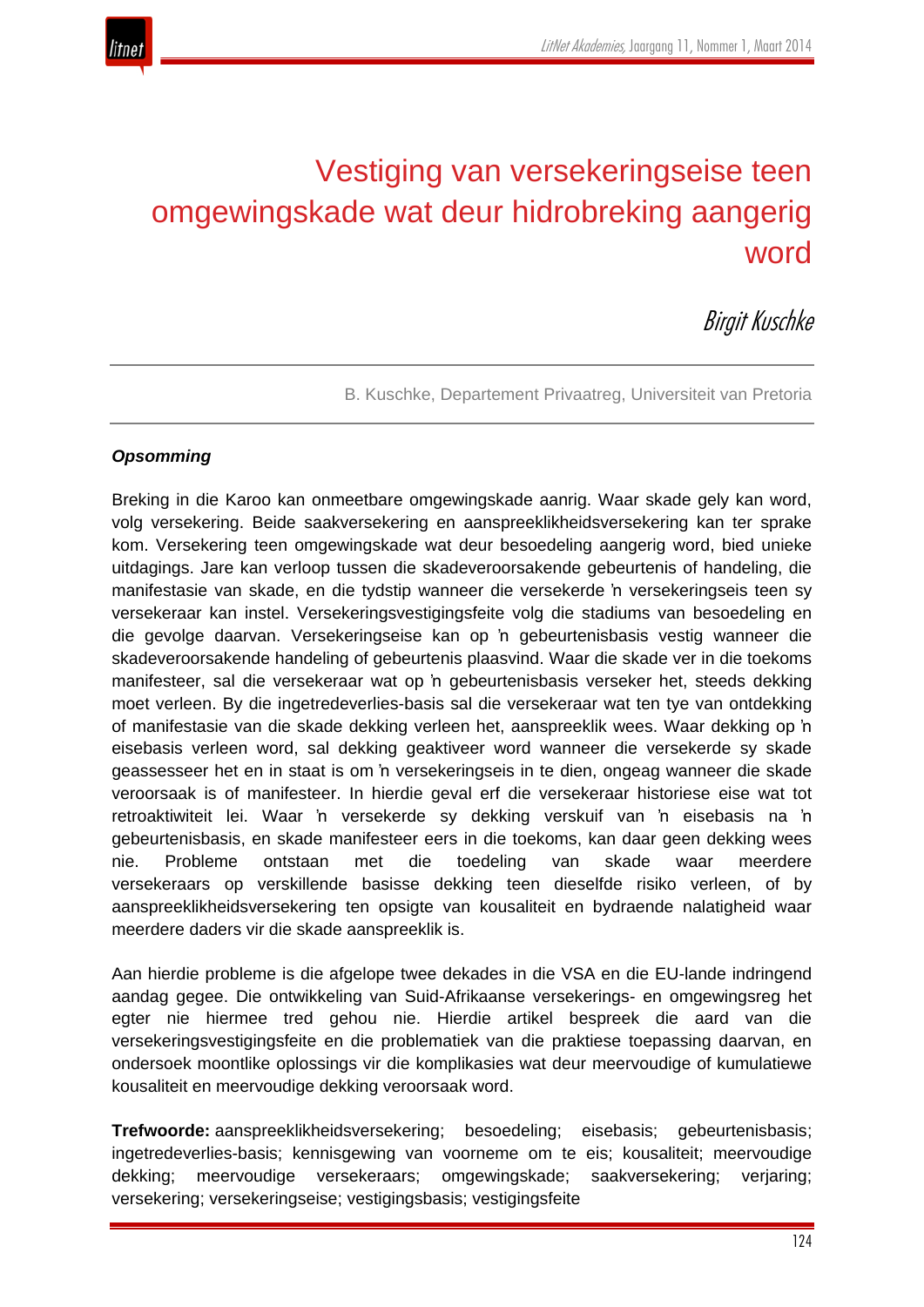

#### *Abstract*

#### **Insurance claim triggers for environmental damage caused by hydraulic fracturing**

Hydraulic fracturing, or fracking, can cause immeasurable damage to the fragile Karoo ecosystem and water resources. The old adage that where damage goes, insurance is certain to follow, most certainly applies. Insurance against environmental damage such as that which will result from fracking poses unique challenges, for both property and liability insurance. Years often pass between the polluting conduct, the eventual manifestation of the damage and the eventual submission of a claim by an insured against his insurer. Experience in the United States of America has shown that fracking causes harmful substances to leach into the soil and into groundwater resources. A migration of these substances in the polluted water could, over time, contaminate areas far beyond those in close proximity of the actual fracking activities. These types of damage traditionally manifest only in the future, and potential civil liability claims and ensuing liability and property insurance claims could drag on for many years. This will undoubtedly be the situation in the Karoo.

The purpose of this contribution is to sensitise potential insurers and their insureds of the risks and complexities of insurance claims against long-term environmental damage. These issues, specifically regarding environmental liability and damage claims, have been addressed extensively in the United States and in the EU during the past two decades, yet this has not been the case in South Africa. Jurisprudence on insurance claims in this field is meagre. The development of the law of delict, insurance law and environmental law has not kept up with development in other jurisdictions. This article examines the effect of insurance trigger theories and the practical effect thereof on insurance claims for environmental damage, which will surely follow in future. Issues pertaining to multiple covers, cumulative cover and the danger of a complete absence of cover are discussed.

In the case of property insurance, different insurance trigger events that activate insurance cover follow the different phases of polluting events or conduct and the resulting detrimental consequences. Insurance claims for loss or damage can vest on an act-committed basis, where the insurer who provided cover at the time the polluting act occurred, incurs liability to pay out under the policy. The insurer remains liable even where the eventual loss manifests only in the future. In this case an insured has a claim against a historical insurer, which can prove to be prejudicial if the insurance company no longer exists, policy limits are insufficient and policy provisions outdated. Where a policy is issued with a loss-occurrence or lossmanifestation trigger, the loss may be claimed when the loss or damage caused by the pollution becomes evident, irrespective of when it was caused. In the case of insurance with a claims-made trigger, the policy that is in force at the time the insured has suffered and assessed his loss and is able to submit an insurance claim, provides cover. It is irrelevant when the polluting event occurred in the past or when the loss became evident. Insurance issued on a claims-made basis leads to retroactivity where an insurer inherits older historical claims, which can be prejudicial for insurers.

Where an insured changes insurers and changes from a claims-made to a loss-occurrence trigger, and a loss occurs yet manifests only in future, the insured may not enjoy coverage at all. Other complications arise where more than one insurer provides cover against the same risk but on different triggers, or where various polluters contribute to environmental harm and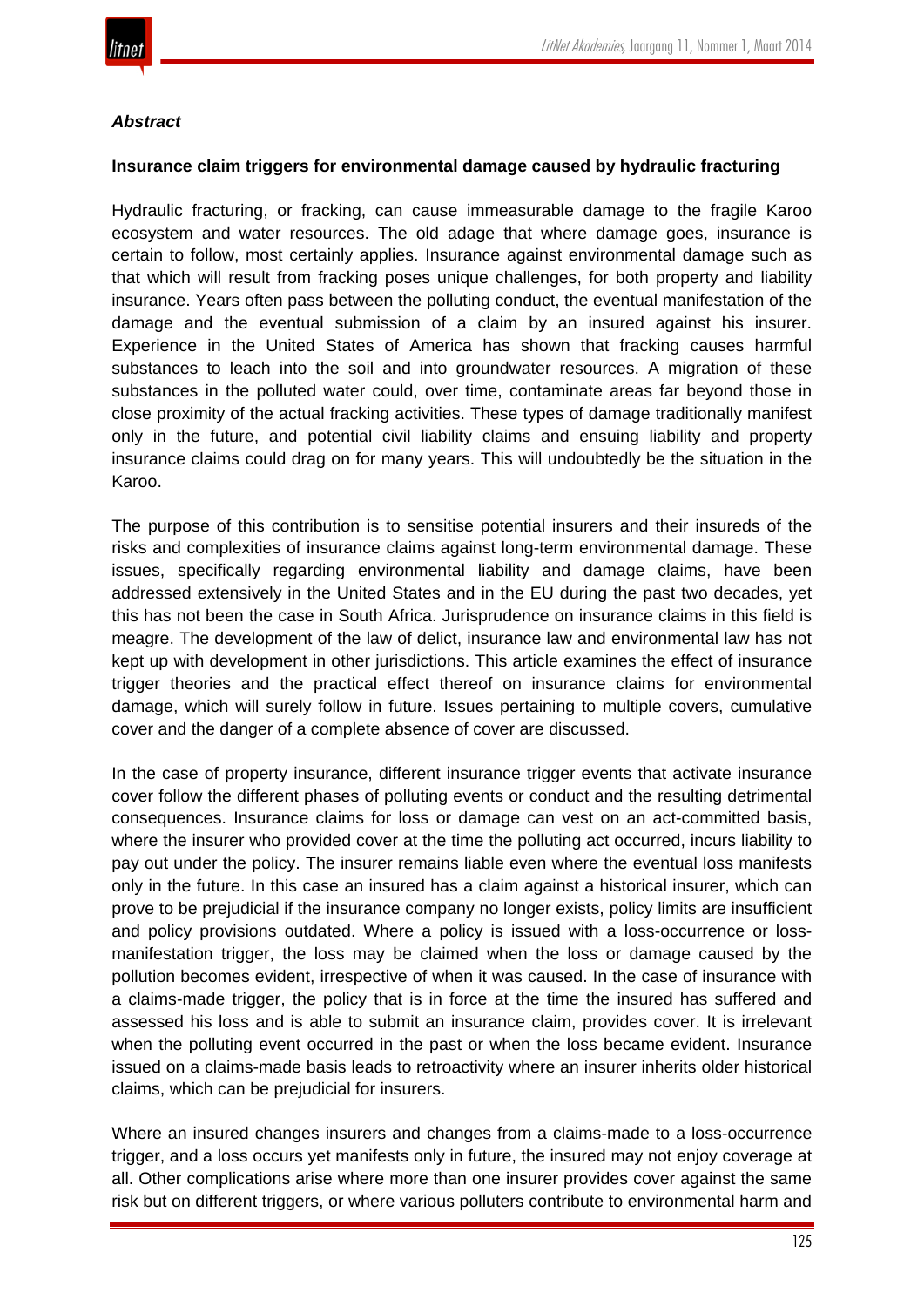

there is a multiplicity of liability insurance policies that provide coverage. The allocation of liability between the different insurers poses a challenge for which clear-cut solutions in law are not always available.

It becomes apparent that the loss-occurrence has in the past been a popular trigger, whereas insurers currently seem to prefer the claims-made trigger as a more practical alternative. No mandatory or general trigger theory is prescribed in South African law. The trigger that applies for a specific cover will depend on the intentions of the parties and the policy provisions. The trigger for each policy will be determined by the individual policy provisions, unless a specific mandatory trigger is prescribed by statute.

It is trite law that a liability insurance claim will succeed only where legal liability, whether statutory, delictual or contractual, exists. For liability insurance, a claim could vest when the loss or damage manifests, or only later, when a liability claim vests with the prejudiced party. Another trigger could be where legal liability for the loss is confirmed by a court, tribunal or acknowledgement of debt agreement. The last moment would be that the insurance claim vests only once the legal liability claim has been paid out by the insured wrongdoer to the prejudiced party. It would take years to recoup losses under a liability policy where the cover under the policy is triggered by either one of these last two trigger moments.

It appears that, in the absence of express policy provisions to the contrary, some countries, such as the United Kingdom and countries in the EU, acknowledge the initial manifestation of the loss or damage as the trigger where liability for progressive environmental damage is concerned. This position may be criticised because insurance cover is triggered before the actual legal liability for the loss that so manifests has been confirmed.

No mandatory or general trigger theory is prescribed in South African law. Although the court in the case of *Truck and General Insurance Co Ltd v Verulam Fuel Distributors CC* acknowledged the moment at which the liability claim vests as the applicable trigger, the court qualified its finding that any of the other triggers could apply, depending on the policy provisions as agreed to by the parties. The viewpoint of Merkin that the preferable trigger should be where the legal liability claim is confirmed by court or tribunal or by acknowledgement of debt, can be supported.

As with property insurance, multiple covers create problems regarding the allocation of liability of the different insurers. Multiple causation and contributory negligence also complicate liability insurance claims, which often requires ombudsmen, arbitrators and courts to follow innovative approaches to provide acceptable solutions. Insureds should, furthermore, note the danger of prescription, as a claim prescribes within three years from the trigger date.

Because of the extent of these claims, it is important for insureds and their risk managers, insurers, agents and brokers to be aware of the risks they face in anticipation of claims relating to property damage caused by fracking. Risk managers are urged to launch due diligence investigations on the insurance cover available before disputes arise or losses and liabilities occur which may not be covered as anticipated. For the optimal management of risk, buy-back of additional cover by the insured may be required.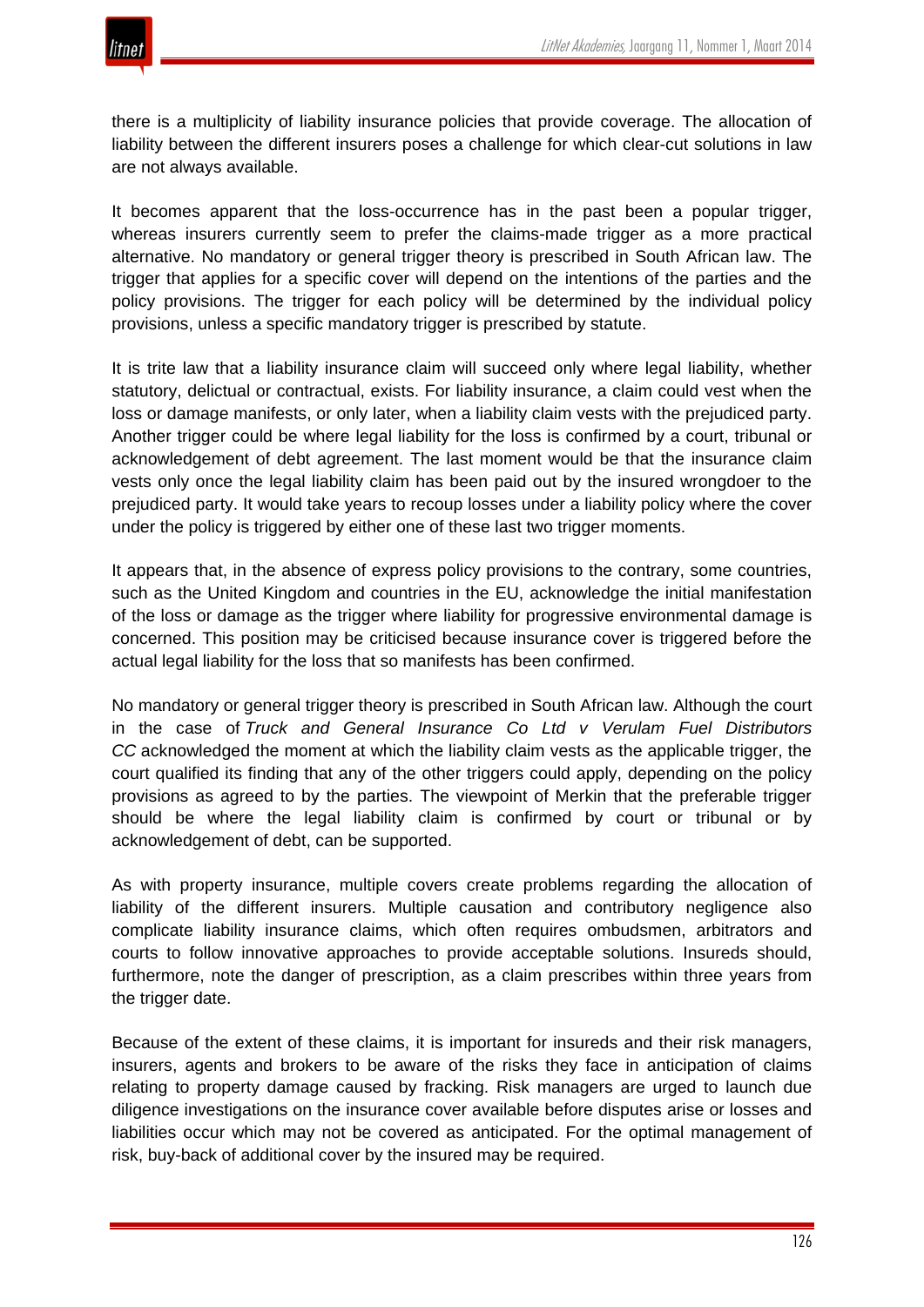To pre-empt problems in future, a call could be made for the introduction by authorities of mechanisms to regulate the liability for and the insurability of claims pertaining to environmental damage and the remediation thereof. The acknowledgement of a prejudiced third party's direct claim against the wrongdoer's liability insurer could also benefit innocent parties and speed up the process of effective indemnification. The introduction of mandatory insurance triggers, as well as mechanisms for the allocation of liability in the event of complications that arise from multiple causation and overlapping cover, can be supported for the sake of legal certainty. Finally, a call could be made from the outset to prevent damage to ecosystems that cannot be restored after the fact.

**Keywords:** acts-committed trigger; causation; claims-made trigger; insurance; insurance claims; insurance triggers; liability insurance; loss-occurrence trigger; multiple insurers; notification of claim; overlapping claims; pollution; prescription; property insurance; trigger theories

# **1. Agtergrond**

Die een algemene tema wat ons huidige tydsgewrig oorheers, is die bewaring van ons omgewing teen die rampspoedige gevolge van die mens se uitbuiting van natuurlike hulpbronne.1 Die toename in katastrofale gebeure wat aansienlike skade aan natuurlike ekostelsels aanrig, lei internasionaal en plaaslik tot die toename van omgewingsbewustheid.2 Suid-Afrika het die nadelige effek van omgewingsrampe nie vrygespring nie.<sup>3</sup> Besoedeling rig daagliks omgewingskade aan alle komponente van die natuurlike omgewing aan, soos die lug, water, grond, lewende organismes en ook die prag en estetiese waarde daarvan.<sup>4</sup> In byvoorbeeld 2007 het geleidelike langtermynomgewingskade wat oor dekades heen by die OR Tambo Internasionale Lughawe plaasgevind het, uiteindelik te voorskyn gekom. ACSA (Airport Company of South Africa) was vir drie stadige brandstoflekkasies uit verweerde ondergrondse brandstoftenks verantwoordelik. Die uitloging het aansienlike grond- en grondwaterbesoedeling in naburige woonbuurtes aangerig.<sup>5</sup> Die aanspreeklikheid van die besoedelaar en die eise wat teen verskeie versekeraars ingestel is, bly steeds in dispuut.

Tans verskuif die publiek se fokus na soortgelyke onherstelbare omgewingskade wat deur hidrobreking (hierna breking) aangerig kan word.<sup>6</sup> Die nadelige gevolge van breking en die gevolglike omgewingskade is egter nie uniek nie. Soortgelyke besoedeling word daagliks deur die storting van afvalstowwe veral deur nywerhede en myne veroorsaak. Omdat breking in ander lande, soos die VSA, reeds uitgebreide skade veroorsaak het, is dit voorsienbaar dat sluipskade<sup>7</sup> in die vorm van langtermyn-grondbesoedeling en grondwaterbesoedeling 'n onvermydelike gevolg van hierdie tipe aktiwiteit sal wees. Waar daar 'n risiko van skade bestaan, verkry persone meestal versekeringsdekking.

In die lig hiervan kan probleme met toekomstige versekeringseise om hierdie tipe skade te dek, beklemtoon word om die publieke bewustheid daarvan aan te wakker.

Een van die probleme wat wêreldwyd versekeringseise teen omgewingskade kompliseer, is die effek van die verskillende vestigingsfeite (of "snellers") wat versekeringsdekking aktiveer. Die doel met hierdie bydrae is om versekerdes en versekeraars hieroor te sensitiseer ten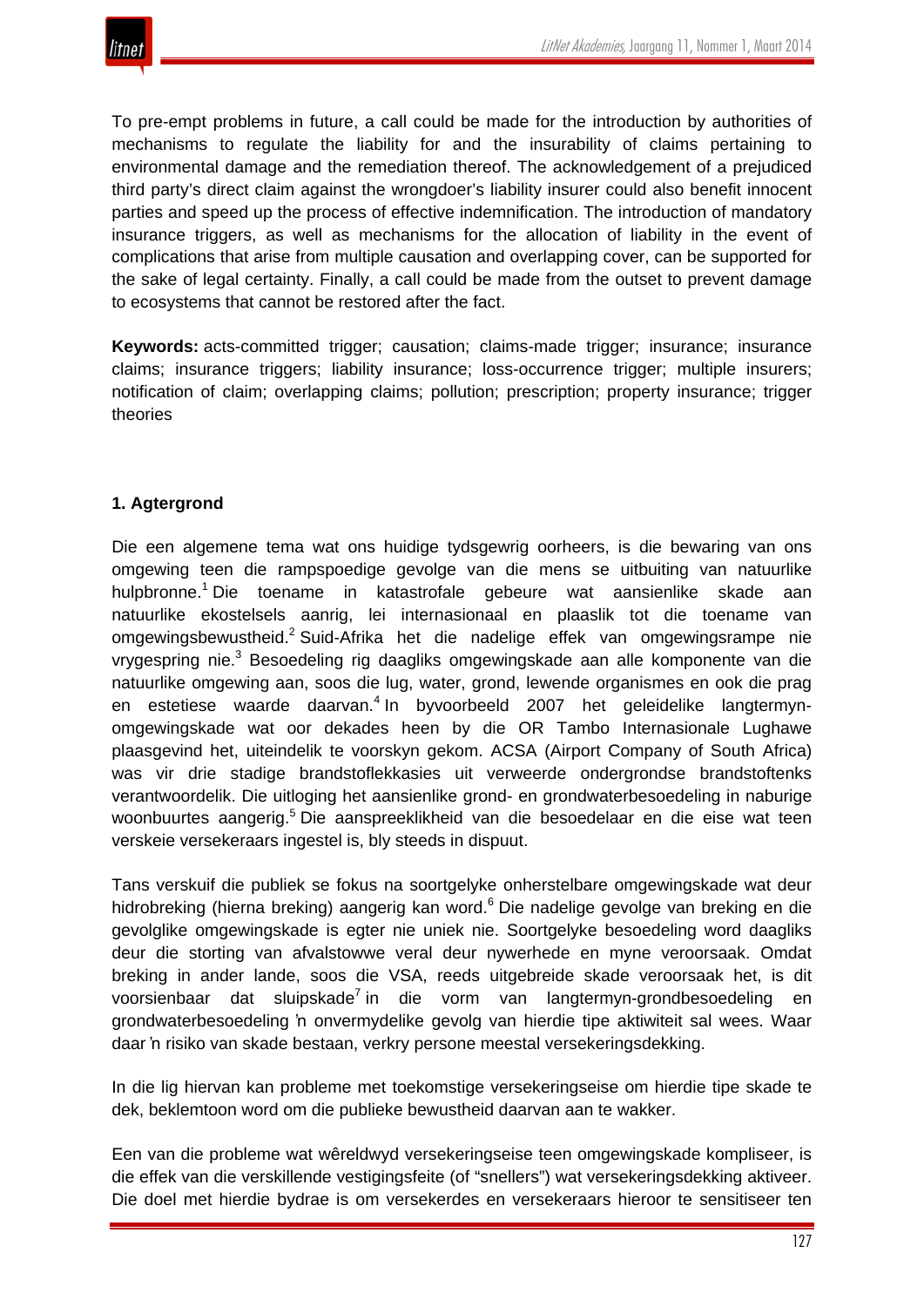einde hulle in staat te stel om voorkomend op te tree. Sodoende kan voldoende versekeringsdekking in antisipasie van brekingskade uitgeneem word, en bestaande polisdekking vroegtydig aangepas of aangevul word. Hierdie artikel fokus slegs op die risiko's wat gedek word deur die verskillende tipes versekeringsnellergebeure met betrekking tot omgewingskade en wat deur breking aan die natuur (grondwater) en eiendom van die inwoners van die Karoo veroorsaak kan word.

# **2. Omgewingskade**

Omgewingskade kan eensklaps of geleidelik oor 'n langer tydperk aangerig word. Soms spruit die skade voort weens die veroorsaking van onmiddellike toevallige skade, soos deur die skielike vrylating van 'n afvalstof deur byvoorbeeld 'n ontploffing. In ander gevalle tree sluipskade geleidelik in, wat dikwels deur jare lange besoedelende gebeure of weens historiese faktore teweeggebring word. By byvoorbeeld breking sal grondwaterbesoedeling in afgeleë gebiede plaasvind, maar mettertyd na bewoonde gebiede migreer.

Daar bestaan min twyfel dat benewens grond en grondwater, die ongerepte Karoolandskap permanent weens grootskaalse ontginning deur breking verander sal word, maar dat die werklike skade eers ver in die toekoms aan die lig sal kom.<sup>8</sup> Dit is 'n realiteit dat die brekingsproses op die lange duur sowel die gesondheid en lewensverwagting van mense en diere as die natuurlike hulpbronne waarop gemeenskappe vir oorlewing staatmaak, nadelig kan beïnvloed. Groot hoeveelhede varswater word vir die brekingsproses benodig, wat in die dorre Karoo, waar water in elk geval skaars is, die watertafel kan laat daal. Dit is moontlik dat waterskaarste of waterbesoedeling so 'n nadelige invloed op 'n hele dorp se watervoorraad kan uitoefen dat dit inwoners sal noop om hulle elders te hervestig. Dit sal natuurlik ook winsgewende boerderye in so 'n mate tref dat boerderybedrywighede opgeskort of beëindig sal moet word. Vrae ontstaan oor wie vir hierdie skade verantwoordelik is, of die risiko daarvan versekerbaar is, en hoe versekeringseise daarvoor met sukses ingestel kan word.

Plaaslik sal breking deur algemene wetgewing wat op die omgewing betrekking het, naamlik die Wet op Omgewingsbewaring<sup>9</sup> en die Wet op Nasionale Omgewingsbestuur,<sup>10</sup> en in die besonder deur die Wet op die Ontwikkeling van Minerale en Petroleum Hulpbronne<sup>11</sup> gereguleer word. Die regulasies tot laasgenoemde wet<sup>12</sup> plaas 'n algemene regsplig op die reg- of permithouer om die generering van besoedeling, afval en mynoorskot tydens sy ontginningsaktiwiteite te vermy,<sup>13</sup> te verminder, vir hergebruik of herwinning aan te wend, te vernietig of te verwyder.<sup>14</sup>

Benewens die oplegging van strafregtelike boetes kan wetgewing ook uitdruklik die betaling van skadevergoeding magtig.<sup>15</sup> Skadeloosstelling in die algemeen vereis verder dat die besoedeling verwyder en die omgewing na sy oorspronklike toestand herstel of gerehabiliteer moet word. Die kostes verbonde aan omgewingsrehabilitasie kan astronomies wees, en betaling daarvan meestal buite die vermoë van die meeste individue en entiteite. 'n Benadeelde kan ook 'n deliktuele skadevergoedingseis teen die besoedelaar instel.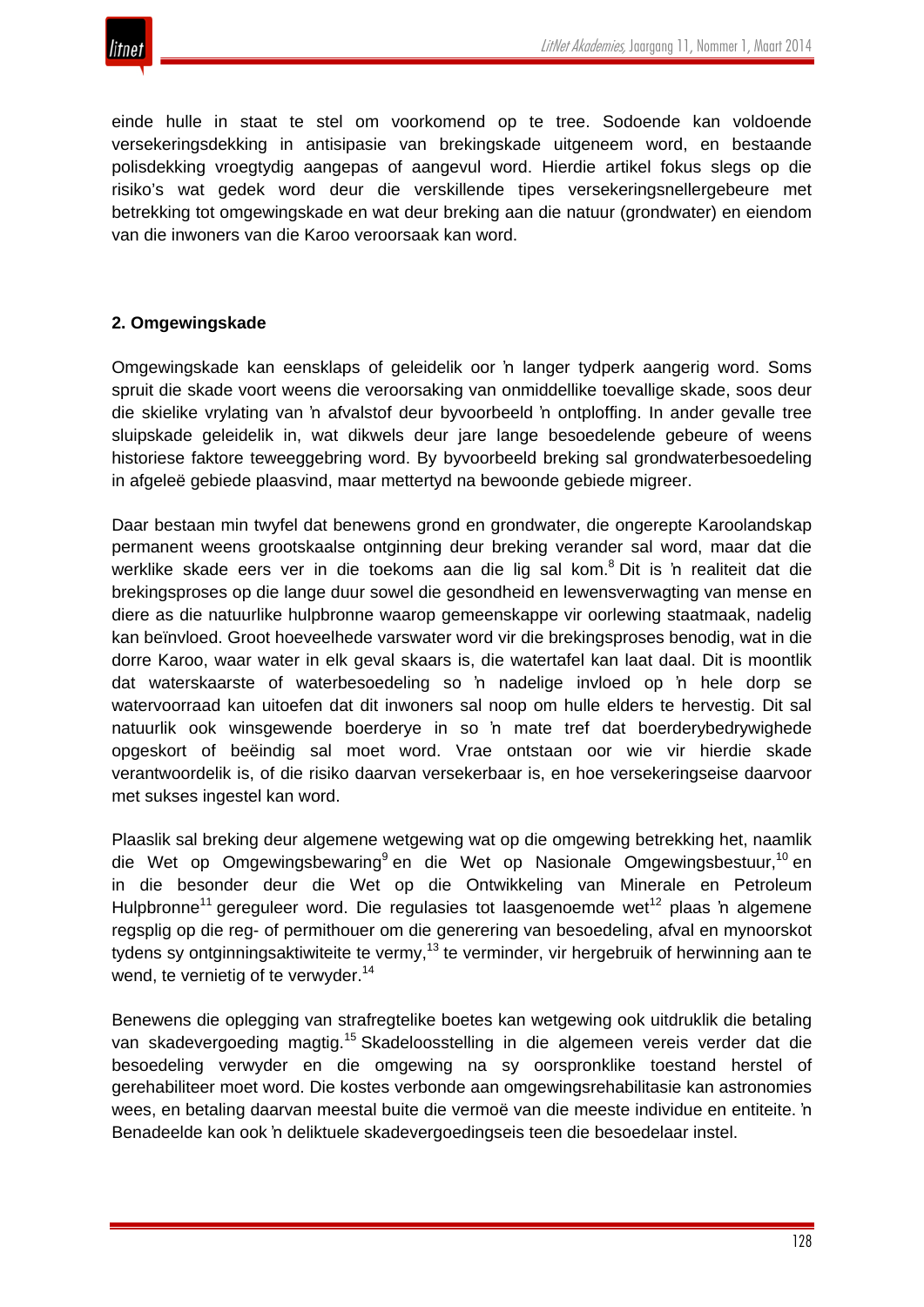

## **3. Versekering teen omgewingskade**

# *3.1 Algemeen*

Die antwoord vir effektiewe skadeloosstelling en finansiële beskerming lê dikwels in versekering. Die meeste persone wentel hul skade af aan versekeraars. In die algemeen bied 'n versekeringseis voordele bo 'n privaatregtelike aanspreeklikheidseis teen die besoedelaar. Versekering bied groter regsekerheid aan die versekerde, omdat die risiko's en die omvang van dekking kontraktueel vasgestel en dus meer bepaald is. Dit is ook vinniger en goedkoper as deliktuele litigasie teen daders, omdat die sukses van 'n deliktuele aksie onseker is, duur is om te administreer en tydsaam kan wees.

Die man op straat is egter selde bewus van al die uitdagings en komplikasies wat die versekering teen omgewingskade inhou. Min is nog daaroor in die Suid-Afrikaanse regswetenskap gepubliseer en plaaslik is regspraak skraps.<sup>16</sup> Die komplikasies wat met hierdie tipe versekeringsdekking verband hou, is egter legio en word nie almal hier bespreek nie.<sup>17</sup> Aan die aard en omvang van versekeringsregtelike probleme word die afgelope twee dekades al in ander lande soos die VSA en lede van die EU indringend aandag gegee, waarskynlik omdat omgewingsbewustheid groter is en die verwerkliking van die risiko van omgewingsrampe meer dikwels elders in ontwikkelde lande as hier plaasgevind het.<sup>18</sup> Weens die polemiek oor die aanspreeklikheid van die besoedelaars en hul versekeraars is van die probleme deur wetgewing hanteer.<sup>19</sup> Hierdie bydrae fokus spesifiek op die effek van vestigingsgebeure (hierna "snellers" genoem) wat versekeringseise vir omgewingskade aktiveer.

## *3.2 Versekeringsnellerteorieë*

Vir doeleindes van hierdie ondersoek moet daarvan kennis geneem word dat elke besoedelende handeling, soos breking, hetsy eenmalig of deurlopend, in beginsel uit vier stadiums bestaan: (a) die skadeveroorsakende handeling of gebeurtenis, byvoorbeeld die inpomp van die water in die grondoppervlak vir breking, of die vrylating van afvalstowwe in riviere of van gasse of asbesstowwe in die atmosfeer;<sup>20</sup> (b) die berokkening van die skade, soos waar die plantegroei en die slagoffers in kontak met gifstowwe kom (byvoorbeeld waar laasgenoemde die besoedelde water drink); (c) die manifestering van die resultate of simptome van die skade, naamlik waar die onooglike omgewingskade sigbaar word, of daar by mens of dier siektetoestande gediagnoseer word of sterftes plaasvind;  $21$  en laastens (d) die tydstip wanneer dit moontlik word om 'n skadeloosstellingseis te kwantifiseer en by 'n versekeraar in te dien.<sup>22</sup> Jare kan verloop tussen die handeling of gebeurtenis en die laaste tydstip waarop 'n versekeringseis by die versekeraar ingedien kan word. Daar moet deurgaans in gedagte gehou word dat die duur van die versekeringskontrak en die duur van die dekkingstermyn van mekaar onderskei moet word. Versekeringseise kan, afhangende van die tipe dekking wat verleen word en die tipe polis wat uitgereik word, tydens een van hierdie stadiums of vestigingsmomente vestig. In Engels staan die vestigingsfeite as "insurance triggers" bekend, en word vir doeleindes van hierdie bydrae "versekeringsnellers" genoem.

Sommige versekeraars verleen dekking vir eise wat tydens die besoedelende handeling of gebeurtenis vestig alhoewel die skade eers dekades later manifesteer (die sogenaamde "act-committed"-polisse). Die skadeveroorsakende gebeurtenis wat die dekking aktiveer,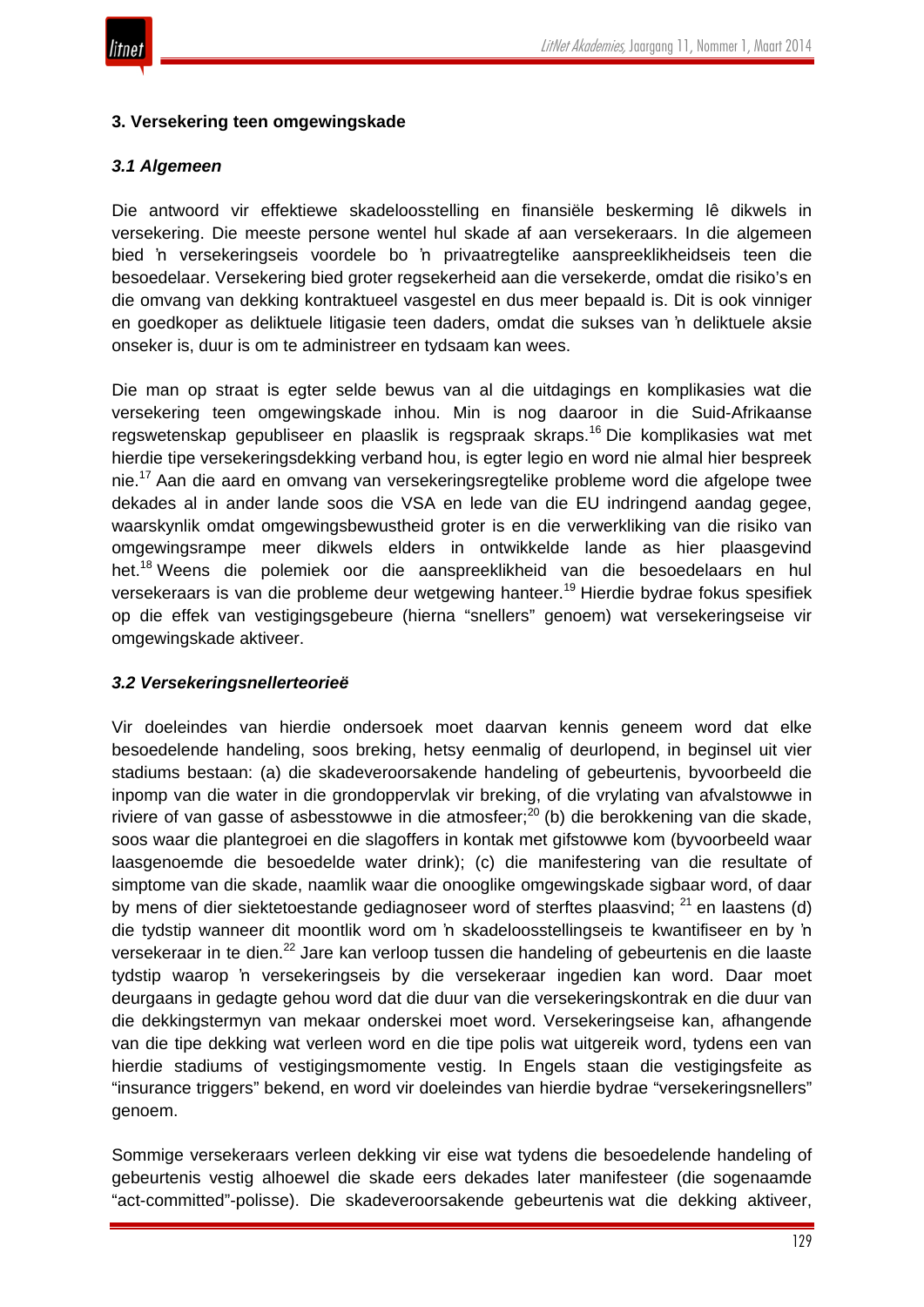

word vir doeleindes van hierdie bydrae 'n gebeurtenissneller genoem. 'n Tweede basis van die vestiging kom ter sprake wanneer die omgewingskade geopenbaar word of manifesteer (die "loss-manifestation"- of "loss-occurrence"-polisse). Hierdie vestigingsfeit word vir doeleindes van hierdie bydrae die verliessneller genoem. In die derde plek is daar polisse waar die versekeraar wat eers ten tye van die instel van 'n eis dekking verleen, aanspreeklikheid daarvoor aanvaar ("claims-made"-polisse). Die vestigingsfeit wat versekering hier aktiveer, staan bekend as die eisesneller. Alhoewel dit die mees basiese en algemeen erkende indeling is, bestaan daar nie noodwendig 'n *numerus clausus* van vestigingsfeite wat die dekking aktiveer nie.<sup>23</sup> Sommige gesaghebbende skrywers erken ander weergawes of verfynings van hierdie algemene indeling, soos die "claims-made-andreported"-sneller en die sogenaamde "injury-in-fact"-sneller, of erken bykomende vestigingsfeite, soos dubbelsnellers ("double triggers") en meervoudige vestigingsfeite of snellers ("multiple triggers").<sup>24</sup> Watter sneller van toepassing is, sal telkens van die tipe polis en polisbewoording afhang. Hierdie artikel fokus slegs op die drie algemeenste snellers soos hier bo kortliks uiteengesit.

Dit blyk dat die verliessneller in die verlede die algemeen verkose basis vir versekeringsdekking was,<sup>25</sup> terwyl versekeraars tans 'n eisesneller as 'n meer praktiese alternatief verkies.<sup>26</sup> Hierdie versekeringvestigingsfeite beperk die getal en omvang van eise en het ten doel om regsonsekerheid te voorkom.<sup>27</sup> Spesifieke eise word hierdeur aan spesifieke polisse toegedeel om versekeraars in staat stel om vroegtydig die risiko's wat gedek word en hulle potensiële toekomstige aanspreeklikheid te bepaal.<sup>28</sup>

Indien daar dus 'n langer tydperk tussen die besoedelende optrede en die ontdekking of verskyning of manifestasie van die skade verloop, word dit problematies om te bepaal teen welke versekeraar die versekerde 'n eis moet instel. Soms kan 'n versekeringseis slegs teen 'n versekeraar wat dekades vantevore dekking vir die spesifieke risikogebeurtenis verleen het, ingestel word. Dit staan internasionaal as "long-tail liability" bekend, wat ons retroaktiwiteit kan noem, en wat sekerlik met 'n tikkie kreatiwiteit ook as sleepstertaanspreeklikheid omskryf kan word.<sup>29</sup> Dit is natuurlik vir versekeraars 'n beslommernis om jare na 'n besoedelende gebeurtenis steeds vir die uitbetaling van versekeringseise vir langtermynskade aanspreeklik te bly. Indien die versekeringsmaatskappy ten tye van instel van die eis egter nie meer bestaan nie, of nie meer oor die vermoë beskik om die eis te dek nie, is die dekking inderdaad nutteloos en rus die skade waar dit val.

Wat die aanrig van geleidelike langtermynskade betref, kan dit dikwels gebeur dat meer as een versekeraar vir uitbetaling van dieselfde eis vir skadevergoeding aanspreeklik is.<sup>30</sup> Soms dra 'n versekerde sy versekeringsdekking van een versekeraar na 'n ander oor. Indien die eerste versekeraar op 'n gebeurtenisbasis dekking verleen het, en die daaropvolgende versekeraar op 'n eisebasis, kan beide versekeraars vir een risikogebeurtenis aanspreeklikheid opdoen. Dit sal die geval wees waar die skadeveroorsakende gebeurtenis tydens die polistermyn van die eerste versekeraar plaasvind, maar die skade eers tydens die dekking van die tweede versekeraar manifesteer en 'n eis ingestel kan word. Dit kom inderwaarheid op oorversekering neer en kan die toedeling daarvan en die gevolglike kontribusiepligtigheid van die versekeraars dispute ontketen.

Ter illustrasie van dubbelversekering dien *Van Immerzeel v Santam Ltd*, waar professionele aanspreeklikheidsdekking onder twee geldende eisebasis-polisse verleen is.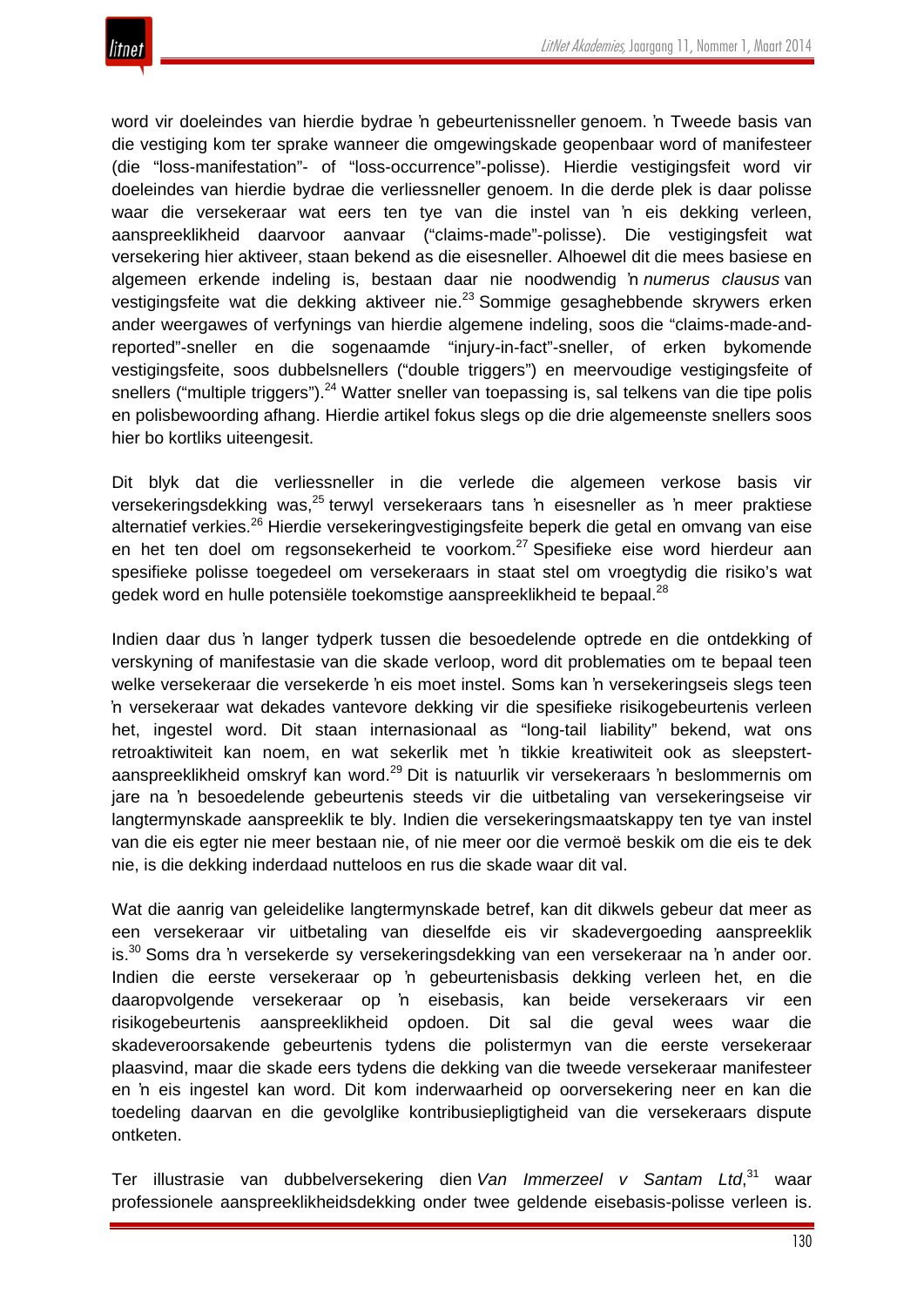

Die eerste polis se dekking was tot 'n bepaalde maksimum beperk, welke maksimum ook alle kostes en uitgawes in verband met die eis ingesluit het. Die beperking van die dekkingsbedrag in die tweede polis het egter nie laasgenoemde ingesluit nie. Die versekerde het natuurlik daarop aanspraak gemaak dat hy kon kies onder welke polis hy sou wou eis, wat vanselfsprekend die eerste polis sou wees, en dit is uiteraard deur die eerste versekeraar bestry.<sup>32</sup>

Dit sou erger wees waar die eerste versekeraar tydens wie se dekkingstermyn die skade veroorsaak is, op 'n eisebasis verseker het en die daaropvolgende versekeraar op 'n gebeurtenisbasis dekking verleen het. In hierdie geval sal nie een van die versekeraars vir die skade dekking verleen indien die skade eers op 'n toekomstige datum manifesteer nie.

Sommige polisse vereis dat die versekerde binne 'n vasgestelde tydperk formeel kennis moet gee van sy voorneme om 'n eis by die versekeraar in te dien alvorens 'n versekeringseis ingedien kan word.<sup>33</sup> Die bedoeling van die partye kan wees dat die kennisgewing 'n modus of kontraktuele verpligting is wat die versekerde moet nakom voordat hy 'n eis by sy versekeraar kan indien. Versuim sal dus op kontrakbreuk neerkom, en die gewone remedies daarvoor sal in werking tree. Daarteenoor kan die bedoeling wees dat die kennisgewing bloot 'n opskortende voorwaarde is.<sup>34</sup> wat die afdwingbaarheid van die versekeringseis beïnvloed. Indien die versekerde versuim om behoorlik en betyds kennis te gee, kan dit in beide gevalle sy eis teen sy versekeraar in die wiele ry.<sup>35</sup>

Die gevolge van die versekerde se versuim sal dus van die doel van die bepaling en die bewoording van die polisdokument in ooreenstemming met die bedoeling van die partye afhang. Die gevolge by versuim sal in beide gevalle wees dat die versekeraar nie verplig kan word om die versekerde se eis uit te betaal nie. Indien daar regtens, deur die poliskontrak of deur wetgewing, geen kennisgewing vereis word nie, rus daar geen verpligting op 'n versekerde om kennis te gee van sy voorneme om 'n eis in te stel nie.

Soms word die tydperk nie behoorlik omskryf nie en word daar vaagweg na 'n kennisgewing "binne 'n redelike tydperk" of "onmiddellik" verwys.<sup>36</sup> Dit laat natuurlik die deur wyd oop vir dispute. Die aanvangsdatum waarop enige kennistydperk begin loop, word soms in die polis self omskryf, maar word meestal bepaal deur die datum waarop die vestigingsgebeurtenis plaasvind. Dit vorm dus deel van die ontleding wat volg.

Uitbetaling deur die versekeraar aan die versekerde verjaar drie jaar vanaf die datum waarop die eis teen die versekeraar opeisbaar en betaalbaar word en die versekerde toeval.<sup>37</sup> Die algemene reël is dat die reg om van die versekeraar te eis die versekerde by verwerkliking van die versekerde risiko toeval. Dit sal hier die geval wees wanneer die besoedeling omgewingskade aanrig of dit aan die lig kom, die identiteit van die versekeraar bekend is, en die versekerde weet, of redelikerwys moet geweet het, van die feite wat tot die eis aanleiding gee.<sup>38</sup> Indien daar 'n spesifieke sneller is wat die opeisbaarheid na 'n vroeëre of latere tydstip verskuif, sal verjaring op datum van toevalling van die eis begin loop.

Twee tipes korttermynversekering kan ter sprake kom by versekeringseise teen omgewingskade wat deur besoedeling veroorsaak word.<sup>39</sup> Die eerste is gewone saakversekering,<sup>40</sup> waar dekking op 'n eerstepartybasis verleen word; die tweede is aanspreeklikheidsversekering,<sup>41</sup> waar dekking op 'n derdepartybasis verleen word.<sup>42, 43</sup>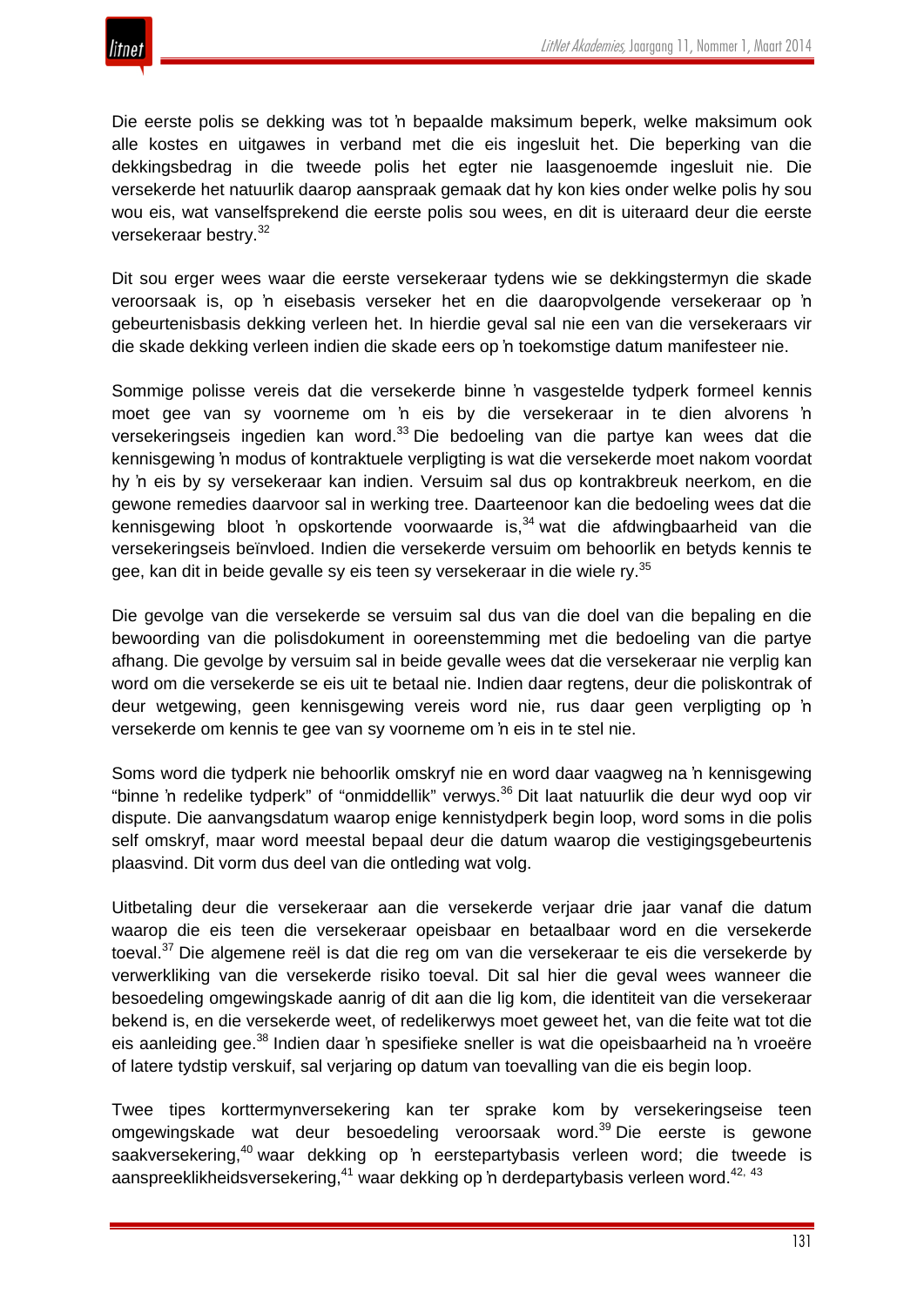## *3.3 Dekking op 'n gebeurtenisbasis by saakversekering*

Dié gebeurtenissneller het tot gevolg dat die versekeringspolis wat van krag is ten tye van die besoedelende gebeurtenis, ongeluk of optrede, dekking teen die gevolglike skade bied ongeag wanneer die onregmatige handeling bespeur word of manifesteer.<sup>44</sup> Die sleepstertaanspreeklikheid wat dit tot gevolg het, kan uiters nadelig vir die versekeraar wees, aangesien hy aanspreeklik gehou kan word vir skadeveroorsakende gebeure wat plaasvind lank nadat sy kontraktuele verbintenis met die versekerde beëindig is.<sup>45</sup>

Dit is dikwels moeilik, en soms heeltemal onmoontlik, om die presiese tydstip van die gebeurtenis te bepaal, juis omdat die werklike skade of verlies eers jare later manifesteer en eers dan bepaal en gekwantifiseer kan word.<sup>46</sup>Dit is veral die geval waar die skade geleidelik veroorsaak word, of waar die besoedeling met die verloop van tyd van een eiendom na 'n ander migreer. Sommige skrywers is tereg van mening dat daar telkens wanneer die gevolge van 'n enkele besoedelingsaktiwiteit op 'n nuwe eiendom manifesteer, 'n nuwe vestigingsfeit plaasvind wat dan meerdere polisse kan aktiveer. Ander meen dat dit ongeag die migrasie 'n enkele deurlopende vestigingsfeit is en ongeag die uitgebreide verspreiding van die skade.<sup>47</sup> Laasgenoemde standpunt blyk egter niks meer as 'n gekunstelde ontwyking van die versekeraars se aanspreeklikheid te wees en kan nie ondersteun word nie.

Praktiese probleme met die toepassing van hierdie gebeurtenissneller sluit onder andere in dat polisbewyse en rekords met die verloop van tyd verlore kan gaan; die versekeringsmaatskappy wat dekking sou moes verleen, bestaan dalk nie meer nie; die oorspronklike versekerde leef of bestaan nie meer nie, of kan nie meer opgespoor word wanneer die eis ontstaan en die eis ingestel kan word nie. Die grootste nadeel is dat die dekking wat uitgeneem is jare voordat die skade manifesteer, dalk onvoldoende kan wees om groot toekomstige verliese te dek. Dit kan ook juis by sluipskade onmoontlik wees om die presiese tydstip te bepaal wanneer die besoedelende handeling plaasgevind het, en dit kan die instel van 'n suksesvolle versekeringseis uitskakel.

In die lig hiervan is hierdie sneller nie optimaal vir die versekeraar of vir die versekerde nie, dog dit kom gereeld as sneller in ouer polisse voor.

## *3.4 Dekking op 'n manifestasiebasis by saakversekering*

Die versekeringspolis wat ten tye van die openbaring of manifestasie van die verlies of skade van krag is, verskaf dekking. Die datum van die skadeveroorsakende gebeurtenis is irrelevant vir doeleindes van die toevalling van die versekeringseis. In Duitsland word die verifieerbare eerste ontdekking van die verlies of skade<sup>48</sup> byvoorbeeld statutêr as die vestigingsfeit vir eise teen omgewingskade erken.<sup>49</sup> Die oomblik wanneer die skade manifesteer, of "loss occurrence" plaasvind, aktiveer ook meestal saakversekeringsdekking in die VSA.<sup>50</sup> Tans is daar geen soortgelyke wetgewing in Suid-Afrika van krag wat die aangeleentheid reguleer nie. Die sneller sal van toepassing wees indien die partye uitdruklik daarop ooreenkom.

Die grootste probleem ontstaan natuurlik indien die nywerheid of besigheid wat die besoedeling veroorsaak, of die eiendom waarop die besoedeling plaasgevind het of voorkom, na die datum van die besoedelende handeling of gebeurtenis van een eienaar na 'n daaropvolgende eienaar oorgedra word. Wanneer die skade later manifesteer, noop dit die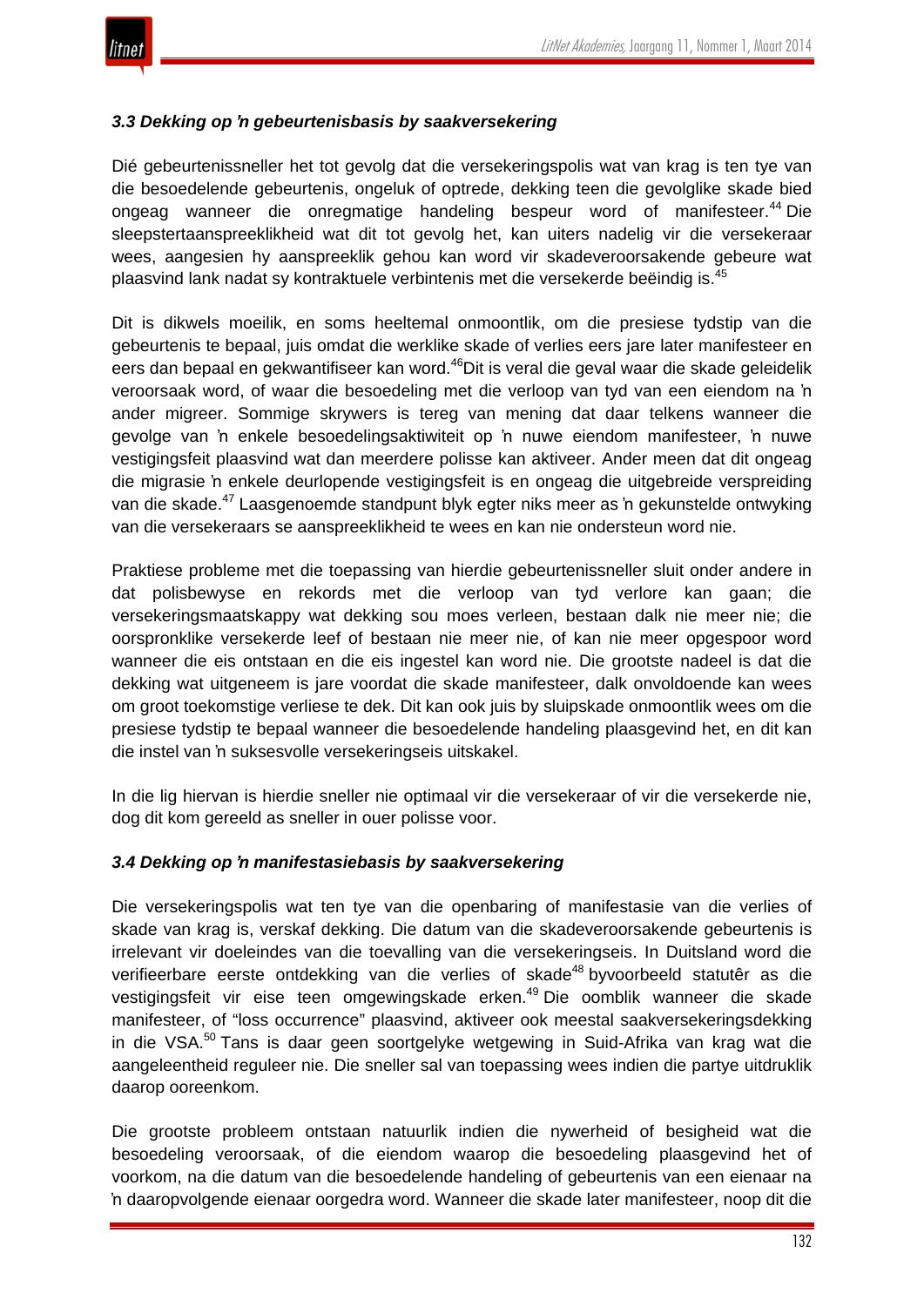

nuwe eienaar wat die eiendom op daardie tydstip besit of die besigheid bedryf om ingevolge hierdie vestigingsfeit betaling van die skade van sy versekeraar te eis.<sup>51</sup> Dit sal die geval wees ongeag wanneer of deur wie die skade in die verlede aangerig is.

Nog 'n nadeel wat in hierdie omstandighede beklemtoon kan word, is dat versekeraars dikwels aanspreeklikheid kan ontken waar die skade reeds op die eiendom aangerig en dus teenwoordig was toe die versekering uitgeneem is, maar nog nie gemanifesteer het nie.

Soms is die ontdekking wanneer die versekerde van die skade bewus word, tesame met daaropvolgende verslagdoening van die skade aan die versekeraar binne 'n voorgeskrewe termyn die ooreengekome sneller. Die versekerde moet dan onmiddellik of binne 'n voorgeskrewe tydperk verslag van die teenwoordigheid, oorsprong en omvang daarvan aan die versekeraar lewer.<sup>52</sup> Dit het ten doel om verouderde eise te verhoed en werk meer verswarend op die versekerde in. Versekerdes vergewis hulle ongelukkig selde van die verpligtinge wat ingevolge hulle polisbepalings op hulle rus, en kan deur die versuim om betyds of op behoorlike wyse kennis van skade of regsaanspreeklikheid te gee, hul dekking verloor.

'n Verdere probleem met hierdie uitbreiding van die sneller is dat die polisbewoording bepaal dat die versekerde sy versekeraar "onmiddellik", of "so spoedig as moontlik", of "binne 'n redelike tyd" in kennis moet stel van die skade wat gemanifesteer het of van die regsaksie wat teen die versekerde ingestel is. Die vaagheid hiervan kan die versekeraar beweegruimte gee om te beweer dat die versekerde nie betyds was nie en die versekerde se eis afkeur, wat 'n dispuut en vertragings kan veroorsaak. Waar die kennistermyn so vaag omskryf word, sal die versekeraar daarin slaag om aanspreeklikheid te ontduik slegs vanweë die versekerde se versuim om betyds kennis te gee indien die versekeraar daardeur werklike nadeel gely het.<sup>53</sup> Die uitleg van hierdie terminologie sal van die polisbewoording asook die feite en omstandighede van elke geval afhang.<sup>54</sup> Indien die polisbewoording vasgestelde termyne voorskryf, is die verpligting om binne daardie tydperke kennis te gee, strenger, en 'n versuim om daaraan te voldoen, kan makliker bepaal word.

In die opweging van die nadele vir beide versekerde en versekeraar blyk hierdie sneller meer voordelig as die gebeurtenissneller te wees, en word dikwels bo die eisesneller verkies wat volgende aandag geniet.

## *3.5 Dekking op 'n eisebasis by saakversekering*

Die polis wat van krag is wanneer die indiening van 'n versekeringseis by 'n versekeraar moontlik word, verleen hier dekking ongeag wanneer die besoedelende gebeurtenis of handeling plaasgevind het, of wanneer die versekerde van die skade bewus geword het. Alhoewel hierdie vestigingsfeit dikwels die fokus van hewige kritiek was, word dit meestal as die dominante vestigingsfeit in hierdie gespesialiseerde versekeringsmark erken en deur versekeraars toegepas.<sup>55</sup>

Die vereistes vir die toepassing van hierdie vestigingsfeit is dat die manifestasie van die skade steeds tydens die polistermyn teenwoordig moet wees en dat die eis binne die dekkingstermyn ingedien moet word.<sup>56</sup> By saakversekering is die toepassing van hierdie sneller eenvoudiger as by aanspreeklikheidsversekering, waar die uitleg van die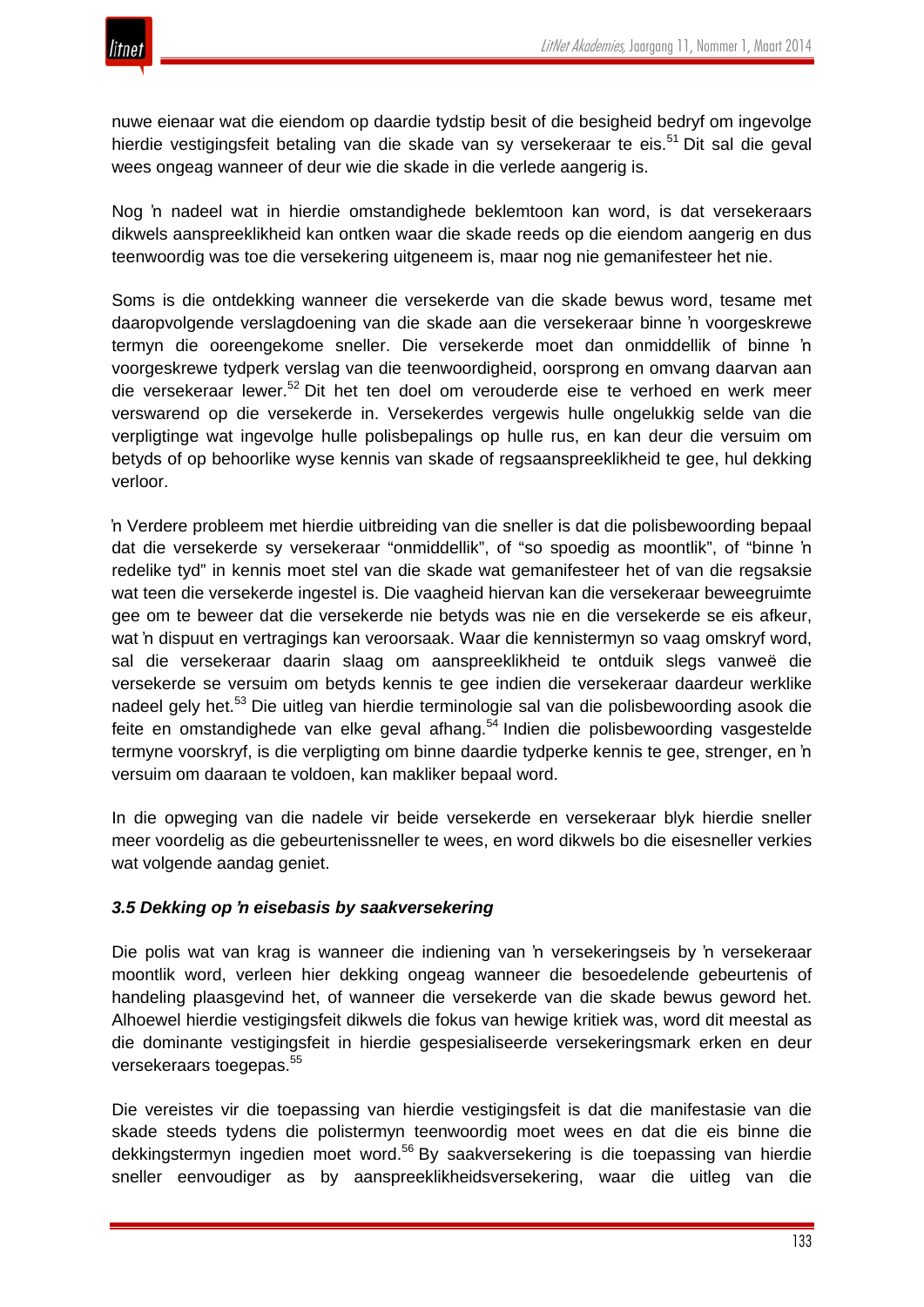

term *eis* twee moontlike konstruksies kan aanneem. Dit word hier onder breedvoeriger bespreek.

Hierdie vestigingsfeit hou die nadeel in dat dit versekeraars aanspreeklik hou om dekking te verleen vir skade wat in die verlede aangerig is. Ten einde eindelose aanspreeklikheid te beperk, is dit van die uiterste belang vir hierdie tipe versekeraars om die termyn van die dekking te beperk. Polisse verskaf dus meestal retroaktiewe dekking tot 'n bepaalde datum in die verlede. Dekking word dus uitgesluit indien die oorsaak van die eis voor so 'n datum plaasgevind het. Die beperking word na die formule vir berekening van die dekkingstermyn te verwys as "claims-made plus five years".<sup>57</sup> Dit is egter moontlik om teen betaling van 'n addisionele premie die datums te vervroeg.<sup>58</sup>

Hierdie tipe dekking hou voordele vir beide die versekeraar en die versekerde in. Die voordele wat dit vir die versekeraar inhou, is natuurlik dat die omvang en termyn van die dekking wat verleen word, bepaald, seker en voorspelbaar is, en die risiko meer noukeurig gedifferensieer kan word. Die risiko vir die versekeraar is groter op kort termyn terwyl die polis van krag is, maar daar bestaan geen moontlikheid van toekomstige eise nie.

Daarteenoor is die voordele wat dit vir die versekerde inhou dat hy in die algemeen laer premies betaal, omdat die versekeraar geen fooi vir die onsekere moontlikheid van toekomstige eise hef nie, en dat hy dekking vir verliese wat hierdie tipe versekeringsdekking voorafgaan, geniet.<sup>59</sup> Hierdie vestigingsfeit bied ook die voordeel dat die versekerde nie met ou versekeraars en verouderde polisdokumentasie gekonfronteer word nie, omdat die nuutste polisvoorwaardes ten tye van die indiening van die eis van toepassing is. Laastens is dit voordelig dat die versekerde dekking ooreenkomstig die heersende dekkingslimiete geniet, en dat sy eis nie beperk word tot 'n verouderde dekkingsbedrag wat nie tred met die werklike skade wat intree of met ekonomiese groei gehou het nie.

Nietemin hou polisse wat hierdie tipe dekking verskaf, tog ernstige nadele vir die versekerde in. Indien die versekerde kennis van die besoedelende gebeurtenis of handeling gedra het toe hy die versekering uitgeneem het en dit verswyg het, maak hy 'n wanvoorstelling aan die versekeraar wat hom van dekking kan ontneem. Indien hy oop kaarte met die voornemende versekeraar speel, bestaan die moontlikheid dat die versekeraar aldus bewus word van die bestaande risiko en besluit om die aansoek vir versekeringsdekking van die hand te wys.

## *3.6 Snellerteorieë by aanspreeklikheidsversekering*

Waar ekonomiese aktiwiteite nadeel of verlies veroorsaak of skade aan die omgewing aanrig, vereis sowel wetgewing as die openbare belang dat die dader sover moontlik vir die skade moet instaan.<sup>60</sup>

Internasionaal rus die beskerming van die omgewing in die omgewingsreg en die aanspreeklikheid van besoedelaars op twee universeel erkende grondbeginsels:<sup>61</sup> (a) die beginsel dat die besoedelaar moet betaal;<sup>62</sup> en (b) die voorsorgbeginsel, naamlik dat daar tydens risikodraende handelinge voorsorg teen skadeberokkening getref moet word.<sup>63</sup> Die volgende beginsels word nog nie universeel erken nie, maar vind wel toepassing in die meeste regstelsels:<sup>64</sup> (c) die beginsel om vroegtydig voorkomende maatreëls in plek te stel;<sup>65</sup> (d) die samewerkingsbeginsel;<sup>66</sup> (e) die beginsel van volhoubare ontwikkeling;<sup>67</sup> (f) die beginsel van gesamentlike dog gedifferensieerde verantwoordelikhede;<sup>68</sup> (g) die beginsel om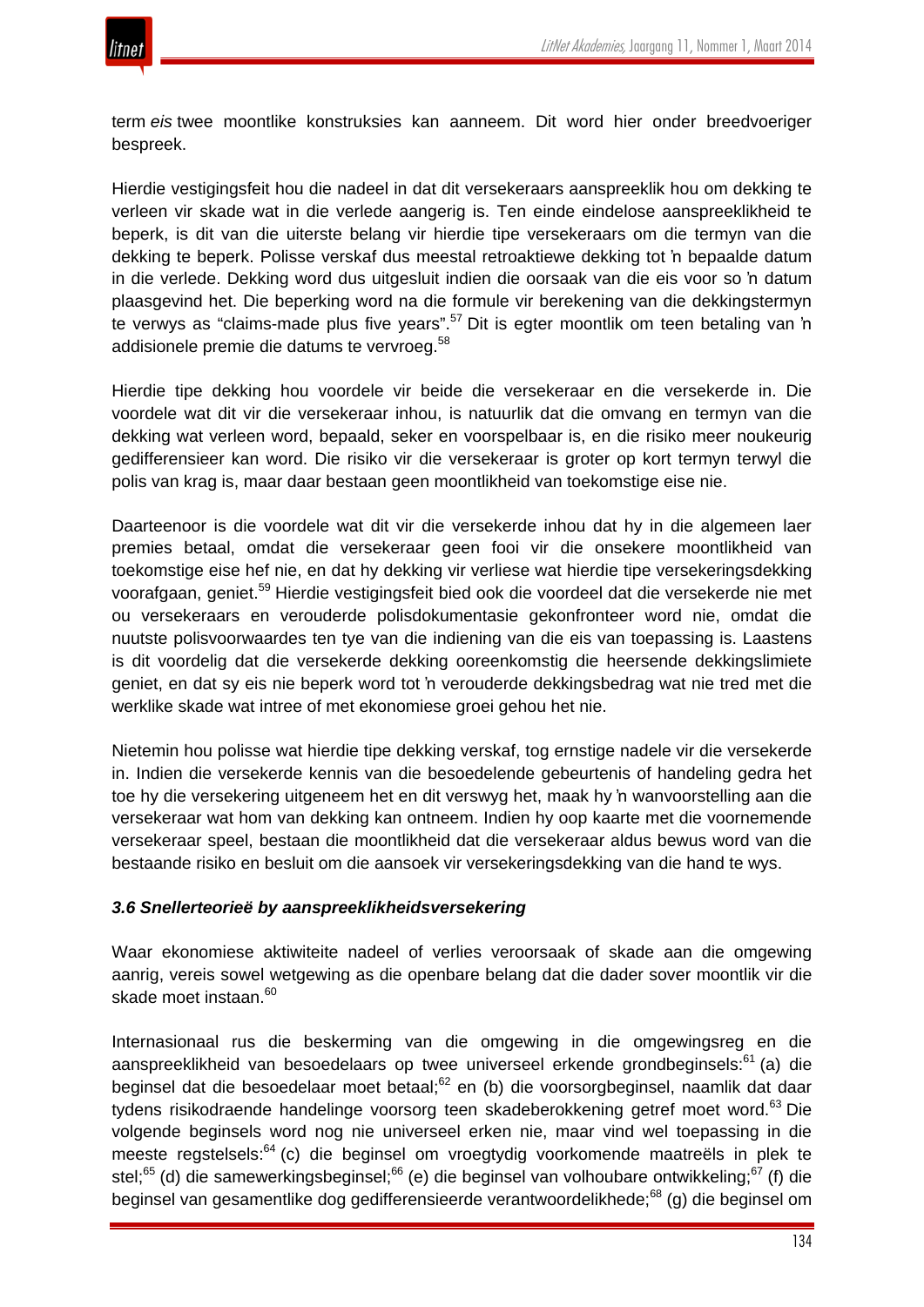

die aanrig van omgewingskade oor landsgrense heen te vermy; (h) die lewensiklus-beginsel dat 'n persoon deurgaans verantwoordelikheid moet aanvaar vir die stowwe en prosesse wat hy beheer;<sup>69</sup> (i) die beginsel van skuldlose aanspreeklikheid in bepaalde nywerhede;<sup>70</sup> en laastens (j) die beginsel van *restitutio in integrum*. 71

Die toepassing van hierdie beginsels lei noodwendig tot die gevolgtrekking dat persone wat omgewingskade aanrig, daarvoor verantwoordelik gehou moet word, hetsy deur statutêre, deliktuele of kontraktuele aanspreeklikheidsmeganismes.<sup>72</sup> Versekering kom ter sprake waar 'n besoedelaar versekeringsdekking het waarteen hy vir sy aanspreeklikheid teenoor derdes kan eis.

By aanspreeklikheidsversekering behoort daar spesifiek onderskei te word tussen die tydsduur van die polis (byvoorbeeld 'n jaar) en die duur van die aanspreeklikheidsdekking soos bepaal word deur die vestigingsfeitgebeure of -snellers.<sup>73</sup>

By aanspreeklikheidsversekeringseise kan dekking op drie moontlike momente vestig: eerstens wanneer 'n aanspreeklikheidseis teen die versekerde die benadeelde toeval;<sup>74</sup> tweedens wanneer die eis deur 'n skikkingsooreenkoms, arbitrasie- of hofbevel bevestig word;<sup>75</sup> of in die laaste plek sodra die skadevergoeding aan die benadeelde uitbetaal is.76 Die vestigingsfeit wat in 'n spesifieke geval geld, sal van die polisbewoording en die bedoeling van die partye afhang. Waar die aanspreeklikheid eers bevestig of die bedrag eers betaal moet word, kan dit jare duur voordat die voordele van die aanspreeklikheidspolis uiteindelik aan die versekerde of 'n derde wat 'n direkte eis teen die versekeraar het, uitbetaal word.

Daar word geen algemene vestigingsfeit in die Suid-Afrikaanse reg vir aanspreeklikheidsdekking teen eise vir omgewingskade voorgeskryf nie. Alhoewel die hof in *Truck and General Insurance Co Ltd v Verulam Fuel Distributors CC* die ontstaan van 'n benadeelde se aanspreeklikheidseis as vestigingsfeit erken het, het die hof dit gekwalifiseer en bevind dat 'n ander vestigingsfeit van toepassing kan wees indien polisvoorwaardes dit uitdruklik bepaal.<sup>77</sup>

Dit blyk dat, in die afwesigheid van uitdruklike polisbewoordings wat die teendeel bepaal, die manifestasie van die skade deur die howe, veral in die Verenigde Koninkryk en in die EU, geïdentifiseer is as die geskikste vestigingsfeit vir versekeringseise wat aanspreeklikheid vir die aanrig van veral progressiewe omgewingskade dek.<sup>78</sup> Die nadeel van hierdie sneller is dat daar in daardie stadium nog geen sprake van bindende regsaanspreeklikheid is nie. Dit kan bevraagteken word of die risiko van aanspreeklikheid in daardie vroeë stadium al ingetree het.

Sommige aanspreeklikheidspolisse bevat uitdruklik die eisesneller as vestigingsfeit. In wese bestaan daar twee vorme van hierdie tipe polis waar die vestigingsfeit die instel van 'n eis is. Die eerste is waar die term *eis* verwys na die datum waarop 'n aanspreeklikheidseis deur die slagoffer of benadeelde party teen die dader ingestel word. Die tweede is waar die *eis* na die datum waarop die versekerde sy versekeringseis by sy versekeraar indien, verwys. Alhoewel dit veronderstel word meestal laasgenoemde te wees, kan dit by aanspreeklikheidsversekering uit die bedoeling van die partye en die spesifieke polisbewoording eersgenoemde blyk te wees.<sup>79</sup>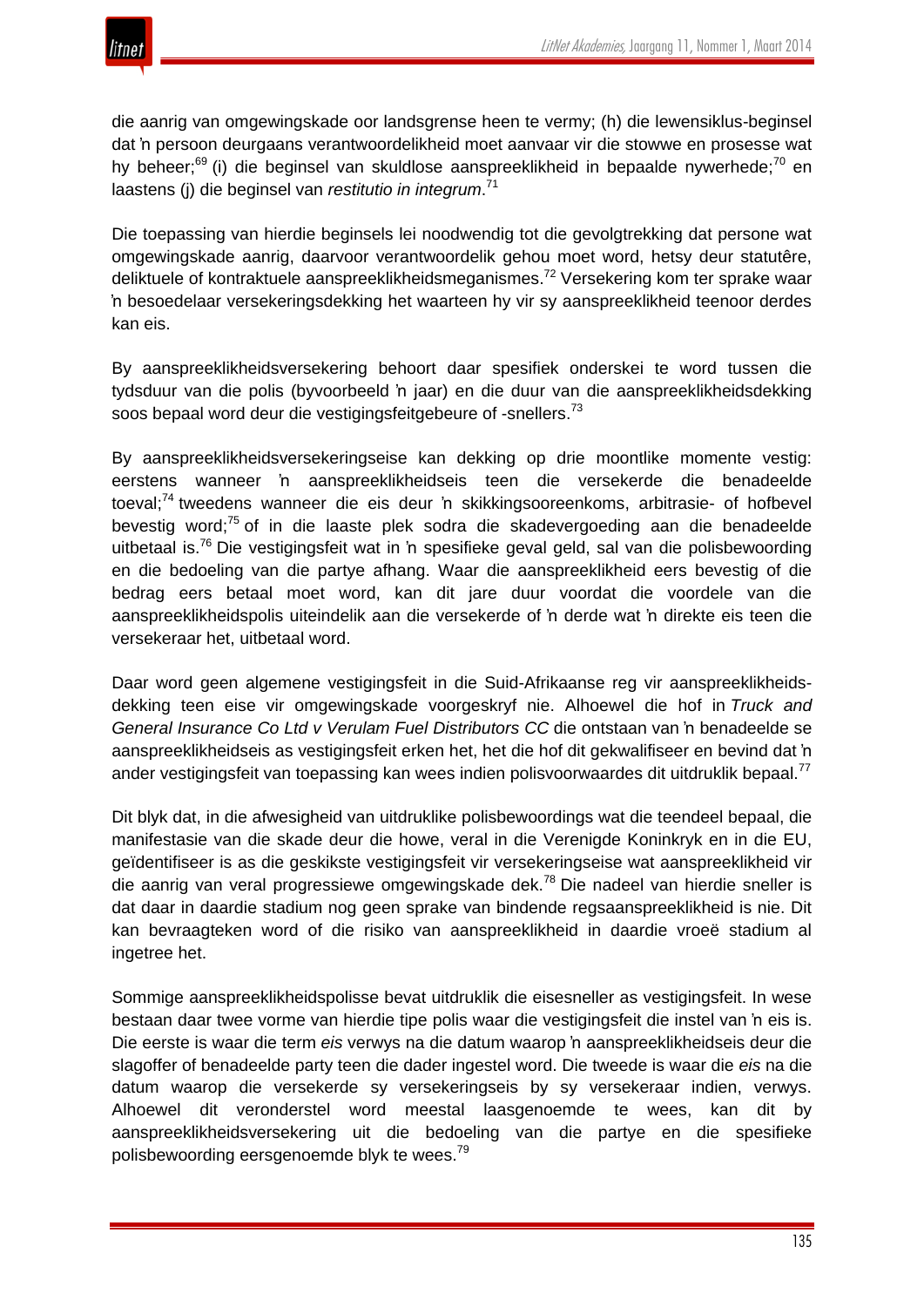

Soos reeds uitgewys, het die kwessie van oorvleueling van dekking op 'n eisebasis in *Van Immerzeel v Santam Ltd*<sup>80</sup> ter sprake gekom. Twee professionele aanspreeklikheidsversekeringspolisse het teen dieselfde risiko dekking verskaf, beide op 'n eisebasis. Die een polis het 'n dekkingslimiet bevat wat eise asook onkostes en uitgawes wat in verband daarmee aangegaan is, ingesluit het. Die ander polis se dekkingslimiete het dit egter nie ingesluit nie. By verwerkliking van die risiko het die versekerde vanselfsprekend 'n eis by laasgenoemde versekeraar ingestel, omdat die polis hoër dekkingslimiete bevat het. Die versekerde het beweer dat omdat daar twee polisse was wat terselfdertyd dekking vir dieselfde risiko verleen het, hy kon kies welke versekeraar hy aanspreeklik wou hou. Die tweede versekeraar se verweer was dat die versekerde van die eerste versekeraar moet eis, en dat die vestigingsfeit wat 'n eis teen hulle sou aktiveer, nie plaasgevind het nie.

Die versekerde het van die moontlikheid van 'n aanspreeklikheidseis teen hom bewus geword toe die eerste polis van krag was. Omdat regstappe nog nie ingestel is nie, het die hof dit nie as 'n eis vir die aktivering van dekking erken nie. Die blote bewuswording van 'n toekomstige aanspreeklikheidseis deur 'n derde is nie as 'n vestigingsfeit erken nie. Die benadeelde derde se aanspreeklikheidseis is teen die versekerde ingestel eers toe die tweede polis van krag was. Die versekerde het op daardie tydstip behoorlik kennis van die aksie aan die tweede versekeraar gegee, en die hof het bevind dat die vestigingsgebeurtenis wel daardeur plaasgevind het. Die tweede polis, wat die hoër dekking kon verleen, was inderdaad die aktiewe polis waarteen die versekerde kon eis.<sup>81</sup> Die versekerde moet dus versigtig wees en sorg dat die tipe eis en die datums wat ter sprake is, korrek uitgelê en uitgevoer word.

Die standpunt van Merkin kan ondersteun word dat die bevestiging van die aanspreeklikheidseis deur 'n bindende skulderkenning, arbitrasie- of hofbeslissing die meeste regsekerheid sal bevorder. Die nadeel wat dit inhou, is dat daar 'n lang tyd tussen die skadeveroorsakende gebeurtenis en die manifestasie van die skade, en die uiteindelike verhaling daarvan teen die polisvoordele sal verloop.

Versekeraars verkies dikwels om so vroeg as moontlik by enige verwere teen aanspreeklikheidseise betrokke te raak en hulle versekerdes daarin by te staan. Die voordeel wat dit inhou, is dat die versekeraar kan verseker dat daar nie onnodige skulderkennings gemaak word wat die uitbetaling van die aanspreeklikheidspolis aktiveer nie. Juis vanweë dit word versekerdes kontraktueel verplig om kennis aan die versekeraar van 'n moontlike aanspreeklikheidseis te gee, alhoewel uitbetaling onder die polis eers by bindende regsaanspreeklikheid geaktiveer word.

By aanspreeklikheidsdekking sal verjaring begin loop eers sodra die vestigingsfeit waarop die partye ooreenkom, intree en die dekking aktiveer. Om die moontlikheid van verjaring te voorkom in gevalle waar daar 'n lang vertraging tussen die versekeraar se ontkenning van aanspreeklikheid en die bevestiging van die derde se aanspreeklikheidseis is, kan die versekerde of die derde wat 'n direkte eis teen 'n versekeraar het, die hof nader om 'n verklarende bevel van die versekeraar se aanspreeklikheid uit te reik.<sup>82</sup>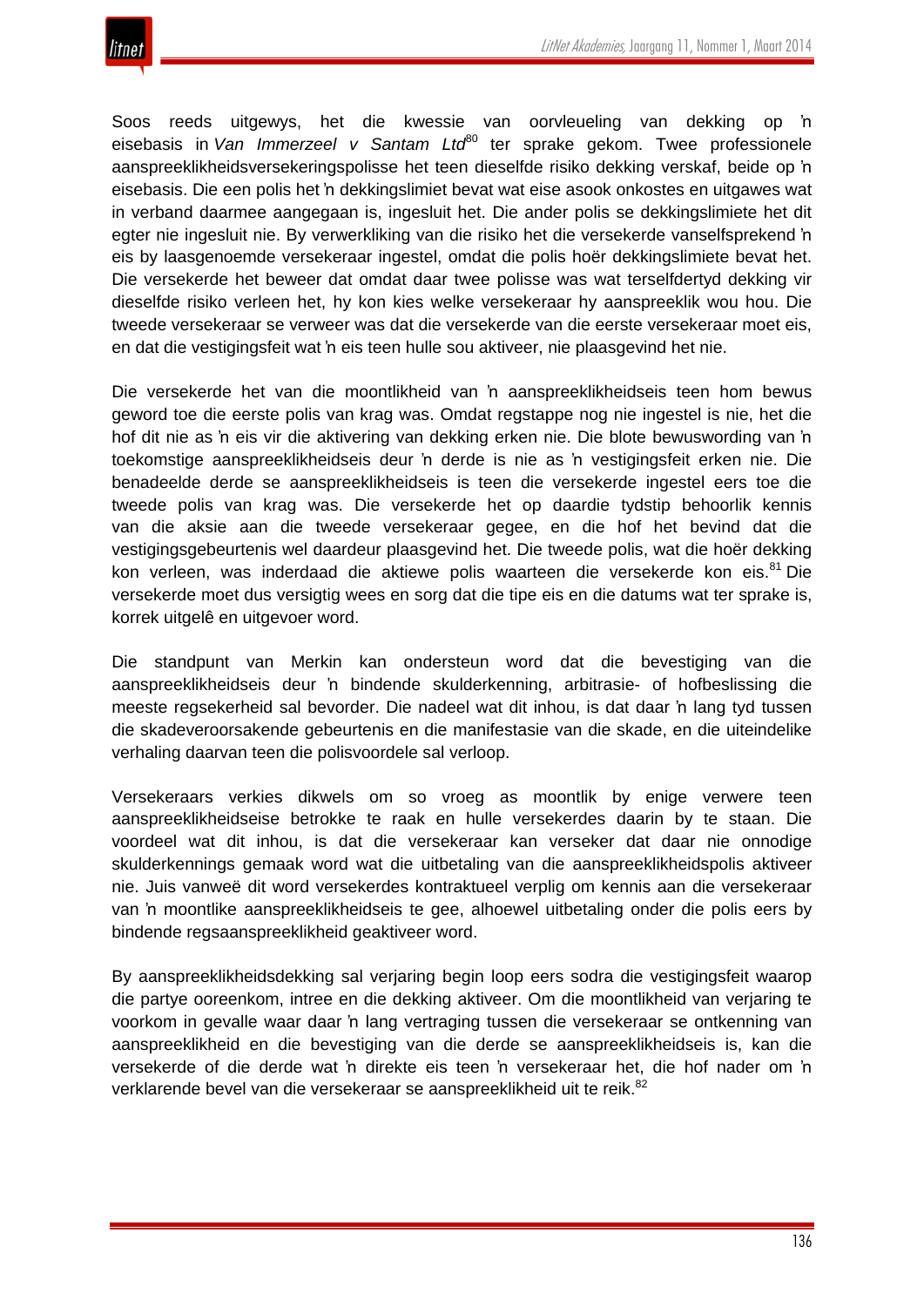

#### **4. Meervoudige versekeraars**

#### *4.1 Aanspreeklikheidsversekering*

Besoedelingskade kan dikwels deur meerdere besoedelaars veroorsaak word. Meer as een besoedelende stof kan byvoorbeeld in 'n interaksie of sinergie met ander stowwe 'n onverwagte skadelike resultaat hê; of meerdere besoedelaars kan gesamentlik of opeenvolgend tot die skade bydra. By breking kan meer as een kontrakteur of subkontrakteur op een perseel aktief wees. Dit kan die dekking van die onderskeie versekeraars beïnvloed. Om die kousale verband te bepaal en die skade te verdeel, is dikwels tydrowend,<sup>83</sup> gespesialiseerd en duur, en in sommige gevalle 'n saak van onmoontlikheid.<sup>84</sup>

Die meeste regstelsels sukkel met die konsep van meervoudige kousaliteit en die toedeling van die skade en gevolglike instel van versekeringseise.<sup>85</sup> Die toepassing van gewone deliktuele en versekeringsregtelike beginsels bied duidelik nie in hierdie gevalle altyd 'n oplossing nie. Skuld speel natuurlik ook 'n rol. Die graad van bydraende nalatigheid van die onderskeie daders beïnvloed in watter verhouding elkeen vir die skade aanspreeklikheid kan opdoen.<sup>86</sup> Dit is onseker of dit moontlik is om 'n oplossing te vind deur die blote toepassing van die *conditio sine qua non*-toets waar sogenaamde massadelikte gepleeg word. Die toepassing van die algemene beginsels in so 'n situasie is al deur verskeie skrywers gekritiseer.<sup>87</sup> Indien dit onmoontlik is om die bydrae van een lid van 'n groep besoedelaars noukeurig te bepaal, moet kreatiewe oplossings gevind word.

Hierdie bydrae bied ongelukkig nie genoeg ruimte vir 'n diepgaande regsvergelykende ondersoek na die verskillende toedelingsmeganismes wat internasionaal toegepas word vir hierdie gevalle nie. 'n Paar oplossings word ter wille van volledigheid vervolgens kortliks uiteengesit ten einde die komplekse gevolge van die snellers te illustreer.

Die een moontlikheid is om versekeraars gesamentlik en afsonderlik aanspreeklik te hou.<sup>88</sup> Die delikspleger kan aanspreeklikheid vermy deur te bewys dat die besoedeling uitsluitlik deur die skuldige optrede van 'n ander party veroorsaak is. Indien 'n besoedelaar wel mede-aanspreeklik is, kan hy die omvang van sy aanspreeklikheid beperk deur sy aandeel in die oorsaaklikheid of graad van skuld te bewys. Indien die polisse bepaal dat "alle skade of verliese" gedek word, is hierdie tipe aanspreeklikheid geregverdig. So 'n *in solidum*aanspreeklikheid moet uitdruklik deur wetgewing ingevoer word.

In België geld daar 'n algemene *in solidum*-aanspreeklikheid van partye betrokke by die aanrig van alle omgewingskade. 'n Outomatiese regresreg van die partye teenoor mekaar word ook statutêr erken.<sup>89</sup> In die VSA geld daar onder andere 'n wye gesamentlike en afsonderlike aanspreeklikheid vir die vervoer en opberging van gevaarlike stowwe wat tot besoedelingskade aanleiding gee.<sup>90</sup> Dit sluit die produseerder van die afvalstowwe, die vervoerder, enige persoon wat 'n voordeel uit die berging of stoor daarvan verkry, huidige en voormalige eienaars van die eiendom van waar die stowwe gestuur word, waar dit ontvang of geberg word, en selfs kredietgewers wat hierdie prosesse finansier, in.

Alhoewel Suid-Afrika in vergelyking met die ontwikkeling in ander lande nog in sy kleuterskoene staan, het ons wetgewer al vordering gemaak. Die Wet op die Ontwikkeling van Minerale en Petroleum Hulpbronne 28 van 2002 bepaal dat ongeag die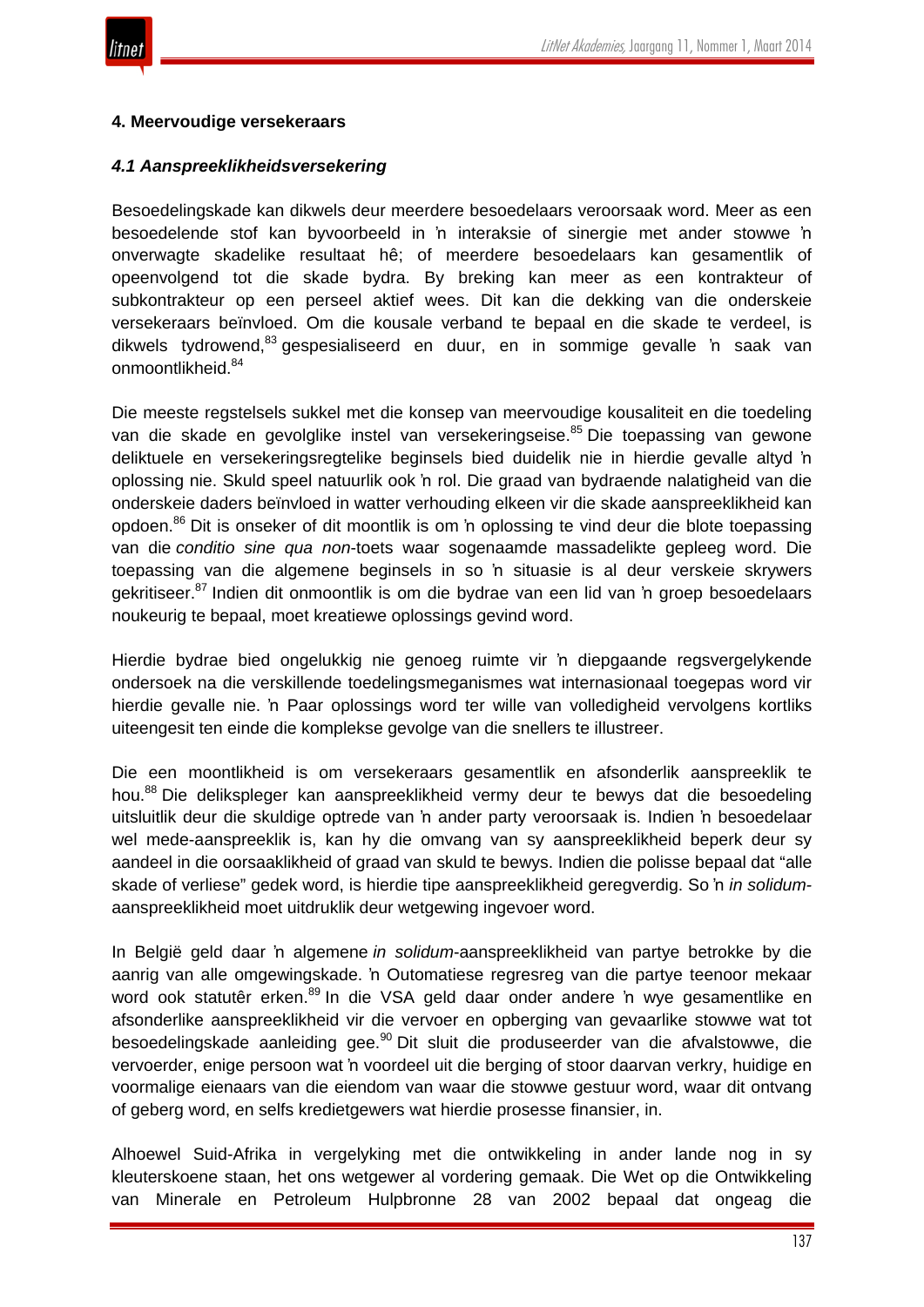

Maatskappyewet en die Wet op Beslote Korporasies (in soverre laasgenoemde nog van toepassing is), die direkteure van 'n maatskappy en die lede van 'n beslote korporasie gesamentlik en afsonderlik aanspreeklik is vir "any unacceptable negative impact on the environment, including damage, degradation or pollution advertently or inadvertently caused" wat deur die regspersoon wat hulle verteenwoordig of verteenwoordig het, veroorsaak is.<sup>91</sup> Afgesien daarvan dat skuld nie vereis word nie, en dat die bewyslas om die teenwoordigheid van kousaliteit te bewys ligter is, word terugwerkende kousaliteit waarvoor daar geen tydslimiet voorgeskryf word nie, en die metode van toedeling van aanspreeklikheid statutêr in hierdie geval met sekerheid vasgestel. Die kanse dat gesamentlike en afsonderlike aanspreeklikheid as algemene reël vir alle omgewingskade soortgelyk aan die Belgiese posisie betyds in Suid-Afrika ingevoer sal word om die toedeling van brekingskade aan te spreek, blyk egter skraal te wees.

## *4.2 Saakversekering*

By eiendoms- of saakversekering kan daar ook meerdere polisse bestaan wat dekking vir dieselfde risiko verleen. Verskeie metodes vir die berekening van meerdere versekeraars se aanspreeklikheid vir progressiewe omgewingskade word al internasionaal erken en toegepas ten einde 'n bevredigende oplossing te vind.

Dit is moontlik om volgens die aantal jare waarvoor elke versekeraar die risiko gedek het, op 'n pro rata-basis aanspreeklikheid te verdeel, ongeag die polislimiete wat geld.<sup>92</sup> Tweedens is dit moontlik om ongeag die jare van dekking, die skade pro ratavolgens die versekerde bedrag of waarde of die polislimiete te verdeel.<sup>93</sup> 'n Kombinasie van bogenoemde is ook moontlik waar skade toegedeel word volgens jare van risikodekking asook polislimiete. Dit word internasionaal meestal as die regverdigste en dus standaardbenadering gesien, dog sal nie toegepas word as 'n ander benadering meer effektief blyk te wees nie.<sup>94</sup>

'n Ander oplossing sou wees om die verlies gelykop toe te deel aan alle versekeraars wat dekking verleen het tot 'n maksimum van elkeen se polislimiet. In byvoorbeeld Nederland en die VSA word eise toegedeel op die basis van elke versekeraar se markaandeel.<sup>95</sup> 'n Blote diskresionêre verdeling deur die hof, gebaseer op billikheid met inagneming van die feite en omstandighede van elke geval, kan regsekerheid skep waar die partye inderdaad die hof nader en die hof uiteindelik 'n bevinding maak.

Nie een van hierdie benaderings kan, in die afwesigheid van wetgewing, as die algemeen erkende metode van toedeling toegepas word nie. Die meeste van hierdie metodes kan gekritiseer word omdat dit tot arbitrêre toekennings lei wat slegs op aktiwiteitsvlakke of finansiële betrokkenheid gebaseer is, en nie op elke party se werklike bydrae tot die omgewingskade of nadeel nie. Die feit dat sommige van die polisse primêre dekking, en ander weer byslagpolisse of "excess policies" is, en dat sommige eise deur die partye geskik word, kan die toepassing van die toedelingsmetodes eindeloos kompliseer.<sup>96</sup> Dit kan telkemale die billikheidsgevoel aangaande die verdelingsmetode beïnvloed.

Daar word aan die hand gedoen dat die mees praktiese, en op die oog af billikste, verdelingsmetode in elke geval toegepas moet word tensy 'n spesifieke verdelingsmetode deur die partye self of wetgewing voorgeskryf word.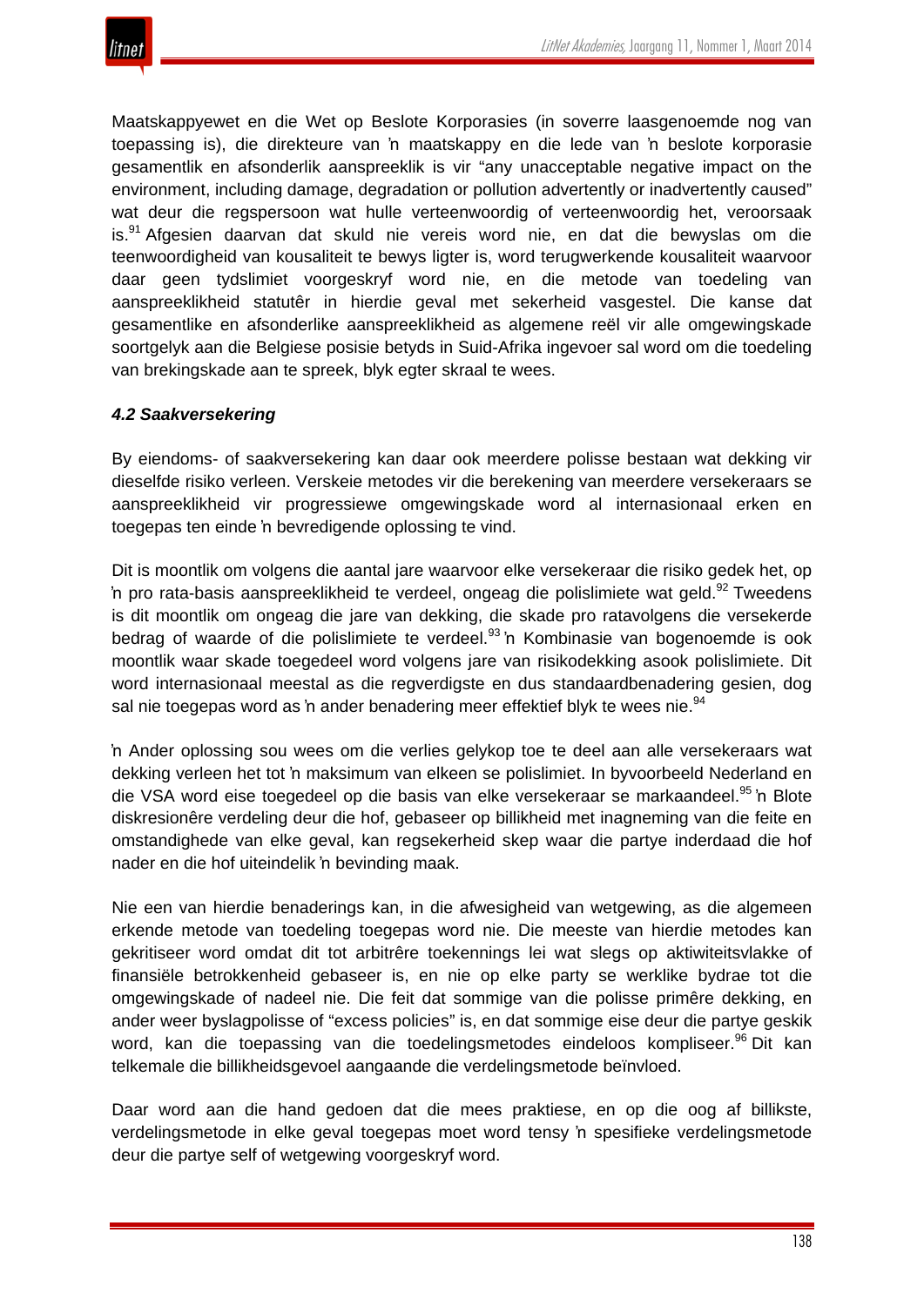

# **5. Gevolgtrekking**

Daar bestaan verskeie vestigingsfeite of -momente wat versekeringsdekking kan aktiveer. Dit blyk dat die tydstip van manifestasie van die skade of verlies of ingetrede verliesbasis in die verlede die algemeen verkose vestigingsfeit was, terwyl versekeraars tans die eisebasis as 'n meer praktiese alternatief verkies. Die vestigingsfeit vir 'n spesifieke polis of tipe dekking sal van die ooreenkoms tussen die partye en die polisbewoording afhang, tensy die vestigingsgebeurtenis deur wetgewing voorgeskryf word. Voornemende versekerdes en versekeraars moet kennis neem van hierdie vestigingsfeite en die risiko's wat dit telkemale vir die versekeraar of vir die versekerde inhou.

In die geval van breking sal die uitloging van skadelike stowwe in die grondwater en die migrasie van die besoedeling oor 'n lang tydperk plaasvind. Hierdie skade sal waarskynlik eers in die verre toekoms manifesteer, en die potensiële aanspreeklikheidseise en die verskeie versekeringseise kan vir jare voortduur.

Versekerdes wat op 'n gebeurtenisbasis verseker het, sal historiese versekeraars erf, terwyl versekeraars wat op 'n eisebasis verseker, historiese eise kan erf. Komplikasies tree veral in waar 'n versekerde sy dekking van 'n bestaande versekeraar na 'n ander verskuif en waar die vestigingsfeite van die polisse verskil. Dit sal byvoorbeeld vir die versekerde nadelig wees veral waar die vestigingsfeit van 'n eisebasis na 'n gebeurteniss- of ingetredeverliesbasis verander. Dit kan voorkom dat daar dan geen effektiewe dekking is nie.

Vir versekeraars kan dit problematies wees indien daar twee of meer polisse is wat tegelykertyd dekking verleen. Die toedeling en kontribusiepligtigheid van die versekeraars is nie in alle gevalle duidelik nie. By aanspreeklikheidspolisse kan meervoudige kousaliteit en bydraende nalatigheid van die besoedelaars die bepaling van aanspreeklikheid en die gevolglike versekeringseise kompliseer. Algemene delikte- en versekeringsregbeginsels bied nie altyd bevredigende oplossings nie.

Vanweë die problematiek met betrekking tot die vestigingsfeite en beskikbaarheid van dekking sal dit wys wees vir partye wat in die spervuur sal staan om hulle risiko's optimaal te bestuur deur vroegtydig voldoende dekking uit te neem. Bestaande polisse met vestigingsgebeure wat toekomstige eise kan kompliseer, kan deur die aankoop van bykomende dekking wat vir historiese eise voorsiening maak, aangevul word.<sup>97</sup>

Voornemende eisers moet voorsien dat die verkryging van inligting en die beoordeling en kwantifisering van omgewingskade moeilik en tydsaam is. Die verjaringstermyn van drie jaar is relatief kort vir hierdie eise, en versekerdes moet dus voorsorg tref deur te verseker dat hulle versekeringsdekking op die bes moontlike vestigingsbasis beding is.

Die voorspelbaarheid en assessering deur versekeraars van nuwe risiko's soos die omgewingsrisiko's wat deur breking aangerig word, bly ingewikkeld en onseker. Statistiese data is skaars en inligting moeilik bekombaar. Versekeraars wat die behoefte aan gespesialiseerde produkte in hierdie mark raakgesien en beskikbaar gestel het, is vinnig deur groot en ingewikkelde eise oorweldig.<sup>98</sup> Oor die laaste dekade heen het gratis dekking teen omgewingskade wat deel van algemene eiendomsversekering of algemene aanspreeklikheidsversekering was, weens die toename in eise mettertyd weggeval. Die gebrek aan winsgewendheid van hierdie mark het daartoe gelei dat hoogs gespesialiseerde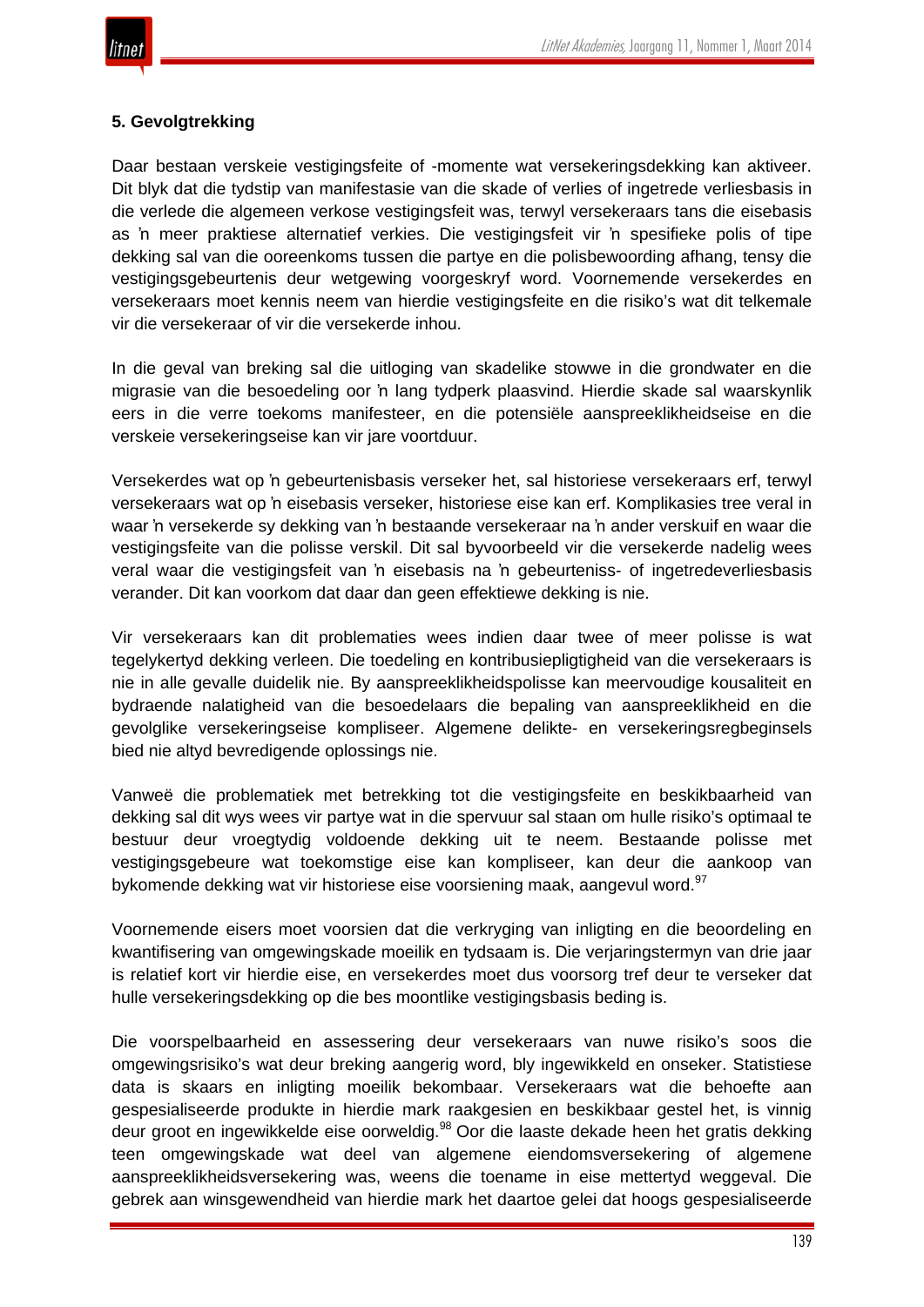

dekking tans ten duurste slegs deur die groter versekeraars uitgereik kan word.<sup>99</sup> Internasionale versekeraars soos Zurich, AIG Environmental, XL Capital en Kemper Environmental bied 'n verskeidenheid polisse aan.<sup>100</sup>

Dit is egter ondenkbaar dat boere van groot plase in die Karoo uitgebreide saakversekeringsdekking het wat hulle plase en grondwater teen omgewingskade dek, buiten versekering van geboue soos die woonhuis en skure, toerusting, masjinerie en vee. Plaaslike en provinsiale owerhede kan dalk wel saakversekeringsdekking vir skade wat aan eiendom in bewoonde gebiede soos nedersettings, dorpe en stede veroorsaak word, uitneem. Indien die voorwerp van die risiko egter onbeboude staatsgrond of natuurlike hulpbronne soos grondwater is, sou 'n mens kon aanneem dat versekeringsdekking nie uitgeneem is nie. In sulke gevalle bestaan die ander moontlikheid dat die staat of 'n kontrakteur se aanspreeklikheid vir die aanrig van skade slegs deur die aanspreeklikheidsversekering van die besoedelaar gedek word. Dit is 'n juridiese gemeenplaas dat 'n aanspreeklikheidsversekeringseis teen die versekeraar sal slaag slegs indien daar regsaanspreeklikheid, hetsy statutêr ingevolge die Grondwet of ander statute,<sup>101</sup> deliktueel of kontraktueel bestaan.<sup>102</sup>

Ten slotte kan daar natuurlik eerstens 'n beroep gedoen word op die voorkoming van die skade, en tweedens op die vroegtydige implementering van reguleringsmeganismes deur die owerheid om vir die aanspreeklikheid vir en versekerbaarheid van omgewingskade, asook die herstel van die omgewing, voorsiening te maak. Die erkenning van die benadeelde derde se reg om onafhanklik 'n eis teen die aanspreeklikheidsversekeraar in te stel, die regulering van vestigingsfeite vir eise vir omgewingskade en die verdeling van aanspreeklikheid by meervoudige besoedelaars en by dubbelversekering deur wetgewing, kan regsekerheid en die effektiewe verhaling van skadevergoeding bevorder.

## **Bibliografie**

Abraham, K.S. 1993. Monsanto lecture: Cleaning up the environmental liability insurance mess. *Valparaiso University Law Review*, 27(3):601–36.

Andersen, M. 2002. Transnational corporations and environmental damage: Is tort law the answer? *Washburn Law Journal*, 41(3):399–425.

Bocken, H. en I. Boone. 2002. Causaliteit in het Belgische recht. *Tijdschrift voor Privaatrecht,* 39(4):1625–6.

Clarke, M. 1994. Liability insurance on pollution damage: Market meltdown or grist to the mill? *The Journal of Business Law*, 8:545–65

Departement van Omgewingsake en Toerisme. 2006. Coordinated government response. 8 November. http://www.info.gov/speeches/2006/06110910451001.htm (27 Mei 2013 geraadpleeg).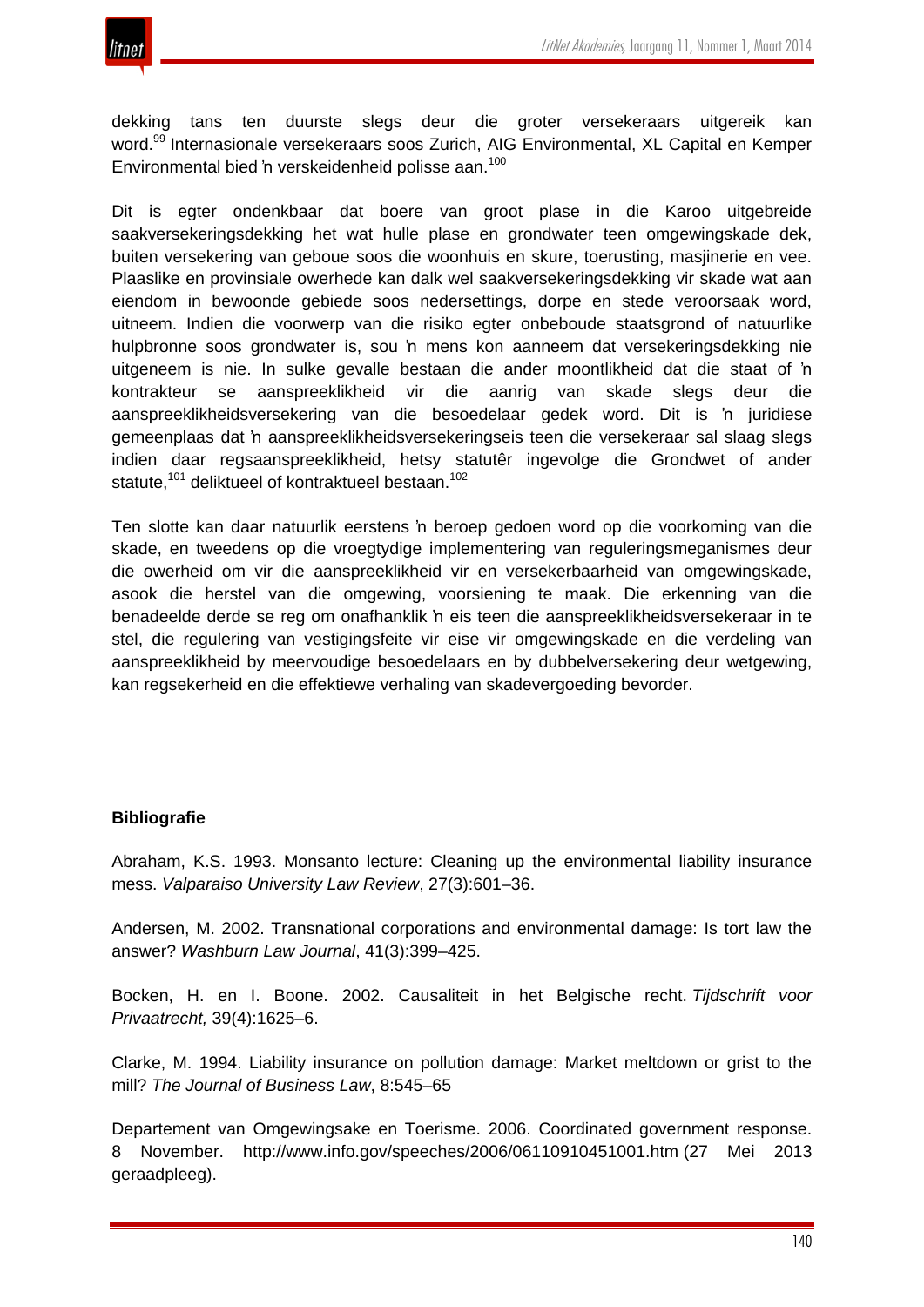

De Wit, M.J. 2011. The great shale debate in the Karoo. *South African Journal of Science*, 107(7/8):791–9.

Dobb, E. 2013. America's new oil: The new oil landscape. *National Geographic*, March:28– 59.

Environmental Insurance. http://www.environmentalinsurance.com/ss04.html (27 Mei 2013 geraadpleeg).

Faure, M. (red.). 2003. *Tort and insurance Law Vol. 5: Deterrence, insurability and compensation in environmental liability: Future developments in the European Union.* Wene: Springer Verlag.

Faure, M. en J. Neethling (reds.). 2003. *Aansprakelijkheid, risico en onderneming: Europese en Zuid-Afrikaanse perspectiven.* Antwerpen: Intersentia.

Feess, E., G. Muehlheusser en A. Wohlschlegel. 2009. Environmental liability under uncertain causation. *European Journal of Law and Economics*, 28(2):133–48.

Fischer, E., J. Jones en R. Von Schomberg. 2006. *Implementing the precautionary principle: Perspectives and prospects.* Cheltenham, UK: Edward Elgar.

Fogleman, V. 2005. *Environmental liabilities and insurance in England and the United States.* Londen: Witherby's.

Goldenberg, E.M. 1999. The scope of insurance coverage for pollution claims in Florida: Full indemnification for indivisible clean-up costs caused by multiple releases. *Nova Law Review*, 24(4):373–406.

Goodman, G.A. 2004. Insurance triggers as judicial gatekeepers in toxic mold litigation. *Vanderbilt Law Review*, 57(1):241–85.

Havenga, P. 1995. Liability for environmental damage. *South African Mercantile Law Journal*, 7(2):187–203.

—. 1997. A few steps closer towards establishing the "polluter-pays" principle. *South African Mercantile Law Journal*, 9(1):89–93.

—. 2003. Nuwe risiko's in Suid-Afrika: Versekering en alternatiewe vergoedingsmeganismes as antwoord daarop. In Faure en Neethling (reds.) 2003.

Henderson, P.G.W. 2001. Some thoughts on distinctive principles of South African environmental law. *South African Journal of Environmental Law and Policy*, 8(2):139–184.

Hoffman, W.C. 1993. Environmental liability and its insurance in Germany. *Federation of Insurance and Corporate Council Quarterly*, 44(Winter):2.

Howard, M.H. en M.A. Mackowsky. 2002. Defending claims for environmental damage under first-party property insurance policies. *Tort & Insurance Law Journal*, 37(3):883–919.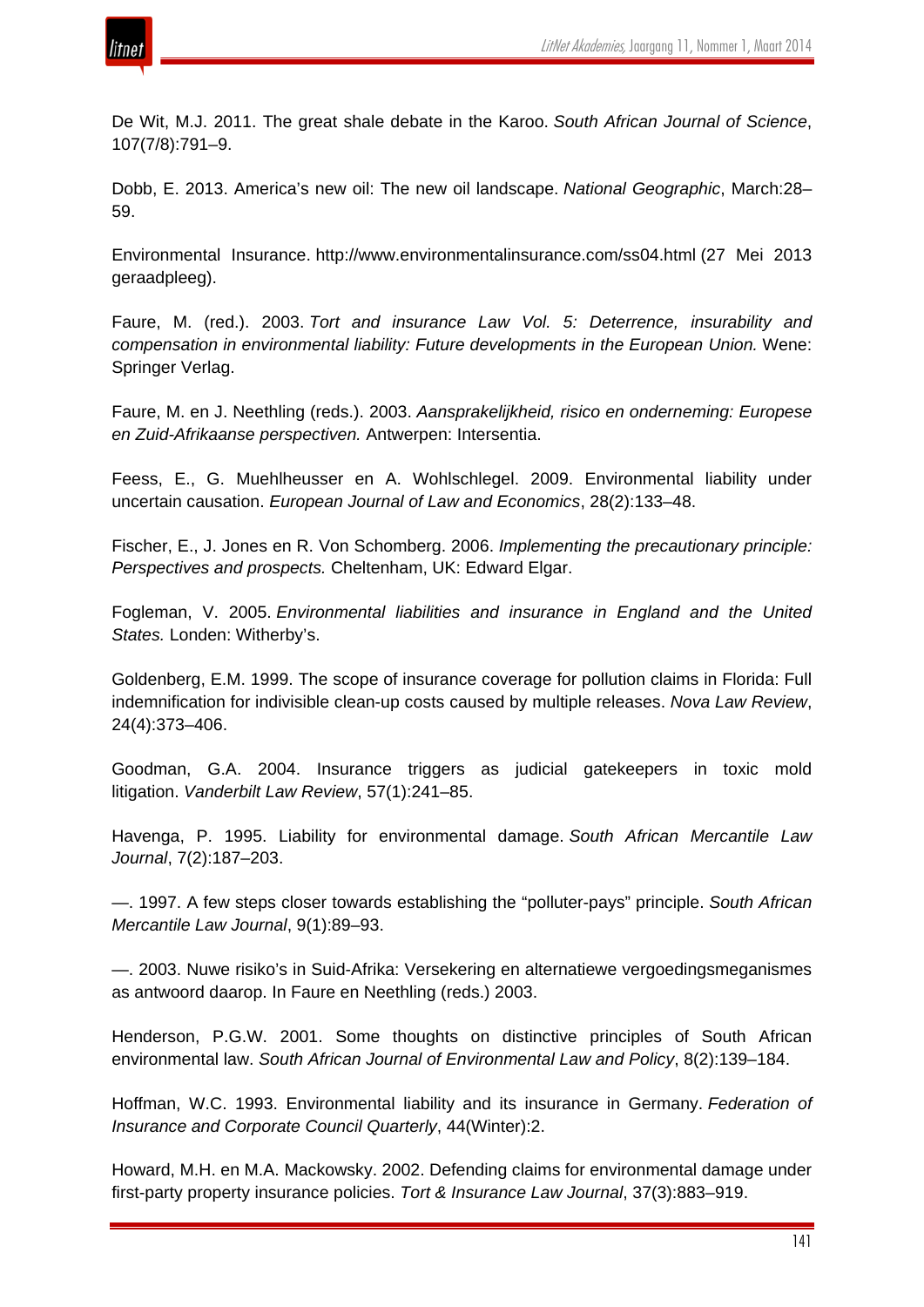

Hulst, E.H. 1990. Het wetsvoorstel Umwelthaftungsgesetz: Zekerheid voor alles. *Tijdschrift voor Milieu Aansprakelijkheid*, 4(3):89–102.

Jacobs, W. 2009. Liability insurance in a nutshell: Simplified complexities or complex simplicities? *South African Mercantile Law Journal*, 21(2):202–27.

Kalis, P.J., T.M. Reiter en J.R. Segerdahl. 2004. *Policyholder's guide to the law of insurance coverage.* New York: Aspen Publishers.

Kidd, M. 2011. *Environmental law*. Kaapstad: Juta Uitgewers.

—. 2004. The view I behold on a sunshiny day. *South African Law Journal*,121(3):556–62.

Kotzé, L. 2002. Die vervoer van gevaarlike en giftige afval per skip: Suid-Afrika en eise vir suiwer ekonomiese verlies. *Word and Action*, 381(Lente):18–22.

Kuschke, B. 2000. Insurance against damage caused by pollution. *Tydskrif vir die Suid-Afrikaanse Reg,* 3:494–505.

—. 2009. Insurance against damage caused by pollution. Ongepubliseerde LLD-proefskrif, Universiteit van Suid-Afrika.

Ladeur, K. 1993. Der Umweltshaftungsfonds – ein Irrweg der Flexibilisierung des Umweltrechts? *Versicherungsrecht*, 7(4):257–65.

Larsson, M. 1999. *The law of environmental damage: Liability and reparation*. Boston: Kluver Law International.

Lean, G. 2013. Which side will you take in Britain's frack wars? http://www.telegraph.co.uk/earth/energy (16 Mei 2013 geraadpleeg).

Masters, L.S. 1997. Insurance coverage for environmental liability in the 1990s: A precautionary "tail". *Environmental Claims Journal*, 10(1):65–81.

Merkin, R.M. 2006. *Colinvaux's law of insurance*. Londen: Sweet & Maxwell.

Neethling, J. 2003. Aanspreeklikheid vir "nuwe" risiko's: Moontlikhede en beperkinge van die Suid-Afrikaanse deliktereg. In Faure en Neethling (reds.). 2003.

Neethling, J. en J.M. Potgieter. 2010. *Neethling-Potgieter-Visser law of delict.* Durban: LexisNexis.

News 24. 2007. http://www.news24.com/News 24/South Africa/0,2-7-1442\_2044822 (26 Februarie 2007 geraadpleeg).

Rabie, M.A. 1971. The need for adequate environmental law. *De Rebus*, 58(September):361–4.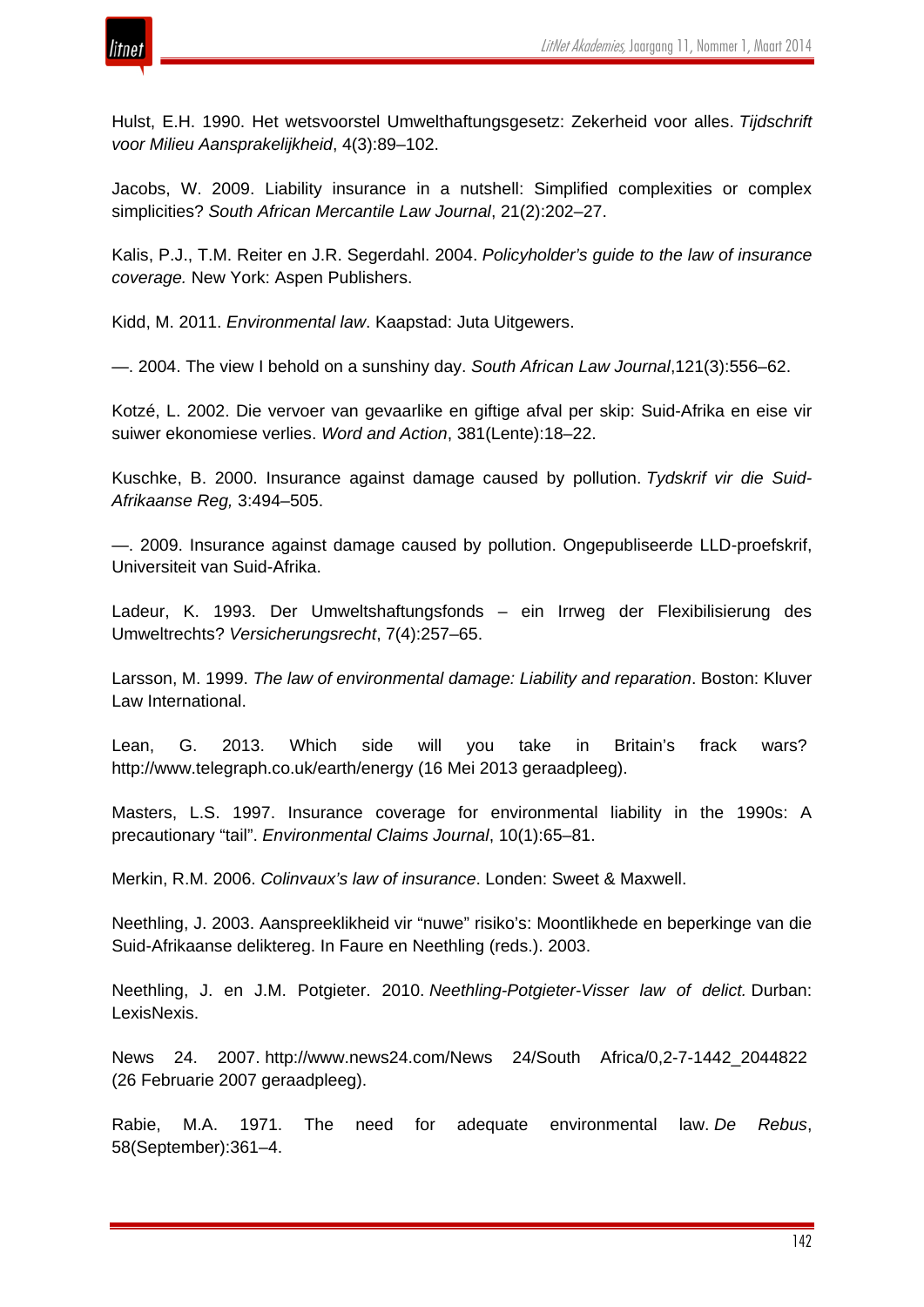

Rajamani, L. 2006. *Differential treatment in international environmental law.* Oxford: Oxford University Press.

Reinecke, M.F.B., S. van der Merwe, J.P. van Niekerk en P. Havenga. 2002. *General principles of insurance law.* Durban: LexisNexis.

Rio Declaration. 1992. Report on the United Nations Conference on Environment and Development A/CONF 151/6/Rev1. Junie, Brasilië.

Sands, Ph. en J. Peel. 2012. *Principles of international environmental law.* Cambridge: Cambridge University Press.

Saylor, R.N. en A.M. Cole. 1993. The mother of all battles: The dispute over insurance coverage for environmental contamination in the United States. *Environmental Liability*, 1(1):29–34.

Schlemmer, E. 1997. Oorsaaklikheid in die versekeringsreg. *Tydskrif vir die Suid-Afrikaanse Reg*, 3:531–8.

Shaw, M.N. 2008. *International law.* Cambridge: Cambridge University Press.

Siesko, D.M. en N. Weiss. 2008. Use and evolution of the claims-made policy form in environmental insurance: Selected issues. *Environmental Claims Journal*, 20(1):39–53.

Snijders, E. 1990. Van market-share liability naar pollution share liability? *Tijdschrift voor Milieu Aansprakelijkheid*, 6(2):141–7.

Spier, J. 1990. *Sluipende schade.* Oratie Tilburg. Deventer: Kluwer.

—. 1997. Aansprakelijkheidsverzekeringen: alles en niets. *Tydskrif vir die Suid-Afrikaanse Reg*, 4:714–24.

—. 2003. Apocalyptische scenarios. De prijs van de onzekerheid na de aanslagen in the Verenigde Staten op 11 September 2001 en de daarop volgende economische ellende. In Faure en Neethling (reds.) 2003.

Stockholm Declaration. 1972. Report on the United Nations Conference on the Human Environment Declaration 1. A/CONF 48/14. Junie, Stockholm.

Tladi, D. 2007. *Sustainable development in international law: An analysis of key enviroeconomic instruments*. Pretoria: Pretoria University Law Press.

United Nations Rio Declaration. 1992. Report on the United Nations Conference on Environment and Development. A/CONF 151/6/Rev1. Junie, Brasilië.

Van Daele, G. 2001. *Milieurisico's goed verzekerd.* Antwerpen: Standaard Uitgewerij.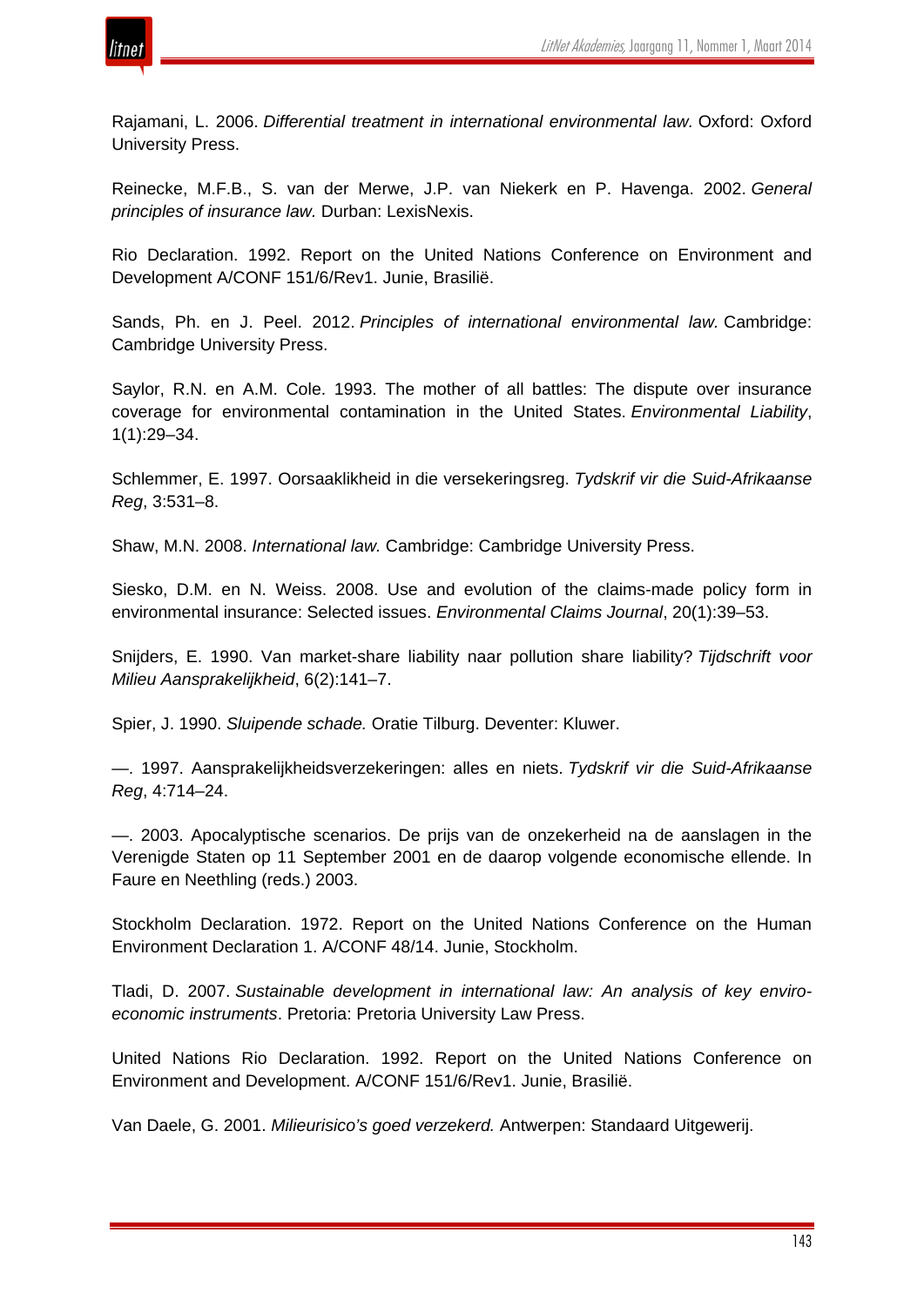Van der Walt, C.F.C. 1995. Deliktuele aanspreeklikheid weens nadeel deur onbekende lede van 'n groep toegebring: Deel I. *Tydskrif vir Hedendaagse Romeins-Hollandse Reg*, 58:421– 39; Deel II. *Tydskrif vir Hedendaagse Romeins-Hollandse Reg*, 58(4):613–32.

Van Niekerk, B. 1975. The ecological norm in law. *South African Law Journal*, 92(1):78–89.

Van Niekerk, J.P. 1999. The effect of insurance on the imposition of civil liability: A review of and some preliminary thoughts on recent judicial announcements. *South African Mercantile Law Journal*, 11(4):514–40.

—. 2006a. Liability insurance: Successive but overlapping "claims-made" policies and a question of quantum. *South African Mercantile Law Journal*, 18(3):382–93.

—. 2006b. Case note: *Truck and General Insurance Co Ltd v Verulam Fuel Distributors CC and another. Juta's Insurance Law Bulletin*, 9(3):194–203.

—. 2010. The requirement of a causal link between the insured's breach of a term in the insurance contract and the insured's loss: An "attractive feature" of South African Insurance Law? *South African Mercantile Law Journal*, 22(2):259–71.

Verenigde Nasies Brundtland Verslag (United Nations World Commission on Environment and Development). 1987. Our Common Future.

Wansink, J.H. 2006. *De algemene aansprakelijkheidsverzekering*. Deventer: Kluver.

Wansink, J.H. en J. Spier. 1993. Joint and several liability of DES manufacturers. *International Insurance Law Review*, 1(6):176–81.

Warfel, W.J. 2005. Environmental insurance coverage disputes: Is state legislation the solution? *CPCU Society eJournal,* September:1–12.

Winter, G., J.H. Jans, R. Macrory en L. Kramer. 2008. Weighing up the EC Environmental Liability Directive. *Journal of Environmental Law,* 20(2):163–91.

Zurich: Environmental insurance products http://www.zurichna.com/environmental\_liability\_insurance.htm (21 Mei 2013 geraadpleeg).

## **Eindnotas**

 $1$  Sien in die algemeen die Verenigde Nasies Brundtland Verslag (1987). Ondanks die potensiaal van ekonomiese voordele, het die geskiedenis telkemale bewys dat selfs die regmatige uitoefening van 'n individuele grondeienaar, die staat of 'n eiendomsontwikkelaar se regte die potensiaal het om onomkeerbare omgewingskade aan eiendom aan te rig. Hierdie probleem het in Suid-Afrika in *Myburgh Park Langebaan (Pty) Ltd v Langebaan Municipality* 2001 4 SA 1144 (K) reeds voor die hof gedien.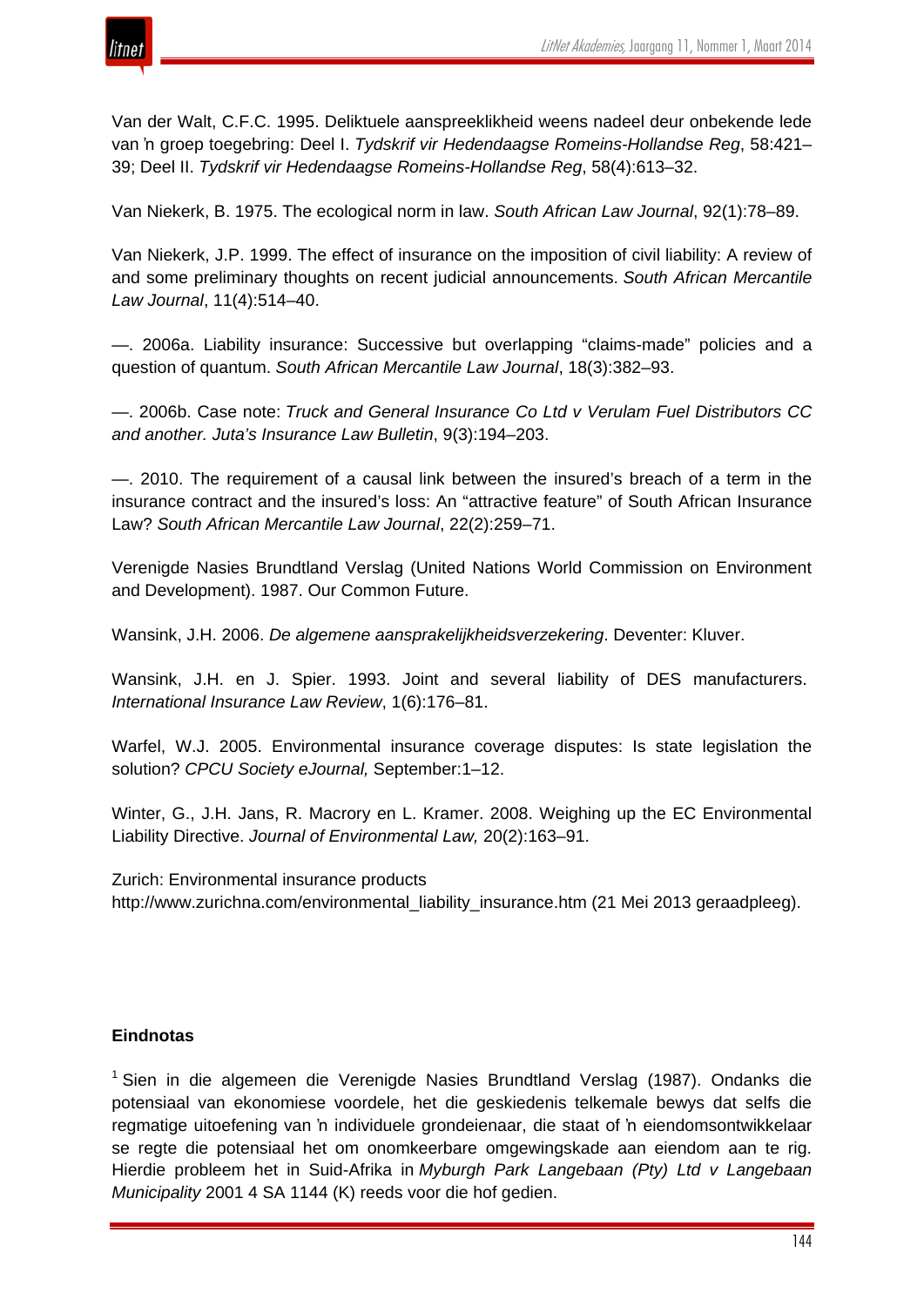

<sup>2</sup> Ernstige grond- en grondwaterbesoedeling is byvoorbeeld in 1980 in die Love Canalwoonbuurt in die VSA aangerig. Duisende dromme met toksiese afvalstowwe is begrawe om 'n stortingsterrein op te vul waarop daar jare later 'n woonbuurt opgerig is. Die uiteindelike uitloging van die gifstowwe in die grond en grondwater het 'n geweldige gesondheidsrisiko vir die inwoners en die omgewing ingehou. Sien in die algemeen De Wit (2011:791–9).

 $3$  Plaaslik het asbestose, silikose en mesotelioma weens die vrvlating van asbes en silika in die atmosfeer tydens mynaktiwiteite honderde lewens geëis. Tans word klasaksies deur meer as 17 000 slagoffers teen AngloGold, Harmony en Goldfields ingestel. Grond- en grondwaterbesoedeling deur mynaktiwiteite op die Witwatersrand en die storting van mangaan in die riviere in Noordwes maak dikwels opslae. Benewens lewensverlies, siekte en besering, word tallose organismes uitgewis en natuurlike omgewingshulpbronne vernietig. Reeds in die vroeë 1970's reik Rabie (1971:361) plaaslik 'n woord van waarskuwing uit oor die ontoereikendheid van ons regstelsel om vir hierdie gebeure voorsiening te maak. Havenga (1995:187) ontleed aanspreeklikheidsmeganismes wat die benadeelde in staat stel om sy skade te verhaal; sien ook Kotzé (2002:18) aangaande aanspreeklikheidseise in een van die industrieë waar die risiko vir die aanrig van omgewingskade besonder hoog is.

<sup>4</sup> In 'n Suid-Afrikaanse konteks word die begrip *omgewing* breedweg in art. 1 van die Wet op Omgewingsbewaring 73 van 1989 gedefinieer, terwyl art. 1 van die Wet op Nasionale Omgewingsbestuur 107 van 1998 amper 'n dekade later daarop uitgebrei en 'n omvangryker definisie verskaf het. Dit geld as die verstekdefinisie vir die meeste ander Suid-Afrikaanse omgewingswette. Volgens Kidd (2011:3) voldoen lg. uiteindelik aan die beskrywings wat internasionaal erken en aanbeveel word. Vir 'n bespreking oor die omvang van die begrip *omgewingskade* en of die vermindering van die estetiese waarde van die natuur daarby ingesluit moet word, sien Kidd (2004:556). Vir doeleindes van hierdie bydrae sluit *omgewingskade* slegs skade of nadeel in wat aan die natuurlike omgewing berokken word.

<sup>5</sup> Departement van Omgewingsake en Toerisme (2006); asook News 24 (2007).

<sup>6</sup> Vir foto's van die skade wat breking aan die natuur aangerig en die daaropvolgende ontvolking van die platteland veroorsaak het, sien Dobb (2013:28). Brittanje verkeer tans in dieselfde posisie as Suid-Afrika (sien Lean 2013).

 $7$  Met erkenning aan Spier (1990:23) vir die oorsprong van dié gepaste omskrywing.

<sup>8</sup> Vir 'n insiggewende bespreking van die langtermynskade wat deur breking (in hierdie geval vir die ontginning van aardgasse en van olie) aangerig kan word, sien Dobb (2013:28–59) in *National Geographic*. Hierdie probleem word treffend geïllustreer deur veral die kaart en foto's (op 29, 31, 46–7) van die onooglike velde vol boorpunte wat die staat Noord-Dakota in die VSA deurspek.

<sup>9</sup> Wet 73 van 1989.

<sup>10</sup> Wet 107 van 1998.

<sup>11</sup> Wet 28 van 2002.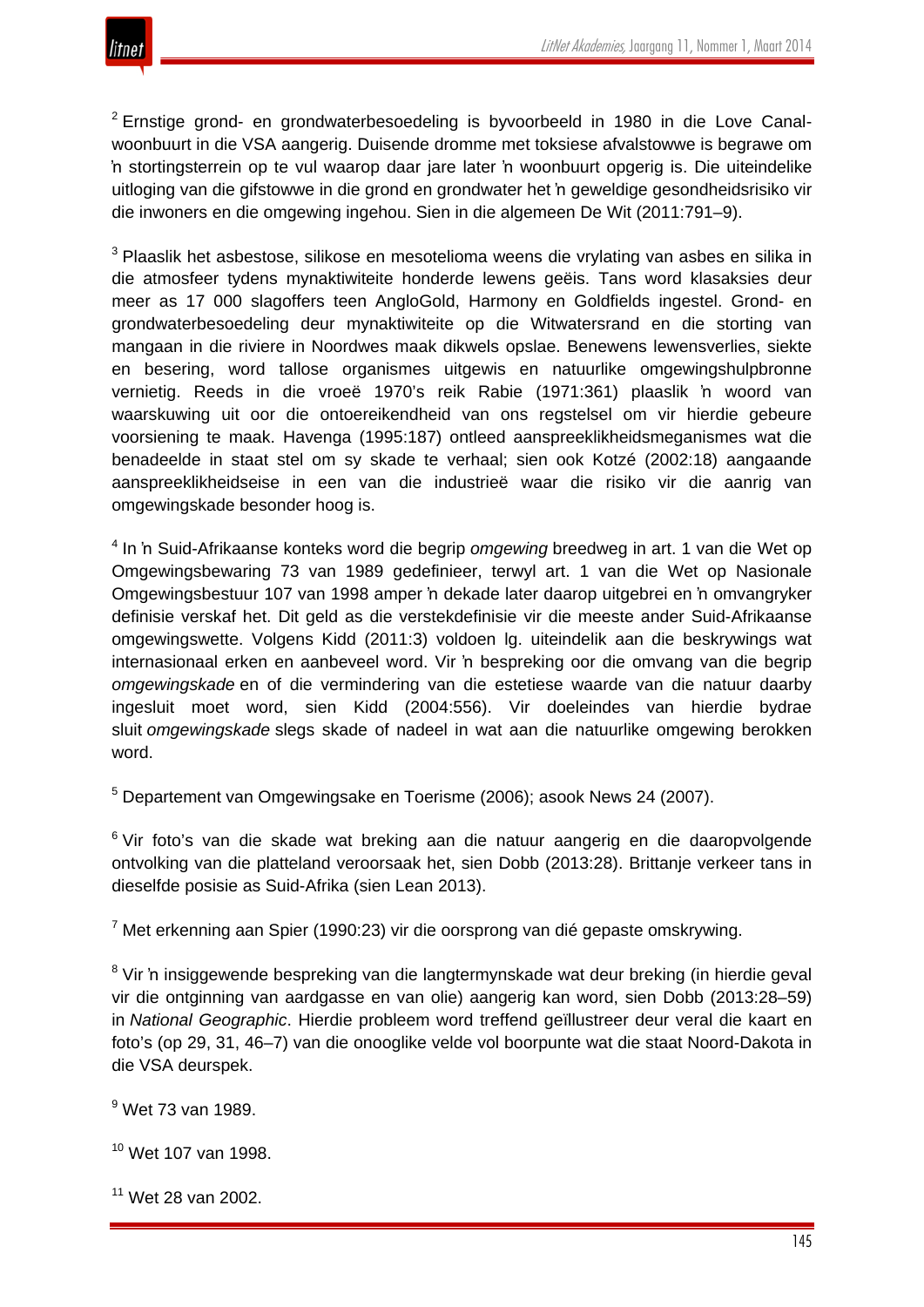

<sup>12</sup> RGN 527/26275/3. 2004. *Staatskoerant* 26942, 29 Oktober.

 $13$  Hier bo reg. 63(a).

 $14$  Reg. 63(b) and (c).

<sup>15</sup> Wat m.b.t. breking ingevolge art. 38(1)(e) en 38(2) van die Wet op die Ontwikkeling van Minerale en Petroleum Hulpbronne die geval is.

<sup>16</sup> Sien die publikasies van Jacobs (2009:202) en Van Niekerk (2010:259). By gebreke aan geskikte Afrikaanse terminologie was dit nodig om 'n nuwe woordeskat vir doeleindes van hierdie publikasie te ontwerp. My dank aan my kollegas wat my hiermee bygestaan het.

 $17$  Ander problematiese aspekte sluit die volgende in: die toepassing van algemene aanspreeklikheids- en versekeringsregtelike beginsels konfronteer 'n eiser met eiesoortige probleme. Benewens die problematiek oor die betekenis en uitleg van terme soos *natuurlike omgewing*, *besoedeling* en *skade* in die bewoording van statute en polisse, sluit ander hindernisse die toepassing van versekeringsnellers, die bewys van meervoudige of kumulatiewe kousaliteit, die assessering, kwantifisering en toedeling van skadevergoeding of van die versekeringseis teen die versekeraar, en die gevaar van verjaring in. Voorts word uitgebreide beperkings- en uitsluitingsklousules wat eise weens omgewingsrampe kelder of beperk, internasionaal in die meeste polisse ingesluit. In sommige uitsluitings word die tipe ramp of die tipe skade wat beperk of van dekking uitgesluit word, uitdruklik gespesifiseer. In ander gevalle word omgewingskade in die reël van dekking uitgesluit, ongeag die oorsaak of die tipe skade wat daardeur aangerig word. Daar bestaan oor die algemeen dus nie in die reël versekeringsdekking van waar die uiteindelike skade verhaal kan word nie. Verdere kwelvrae is of 'n versekerde inderdaad dekking kan verkry teen skade wat reeds aangerig is, maar nog nie ten tye van die sluiting van die versekeringskontrak gemanifesteer het nie, en of dekking vir toekomstige verliese verkry kan word. Versekeringsdekking teen risiko's wat die potensiaal het om omgewingskade aan te rig, is meestal baie duur en soms algeheel onverkrygbaar, en waar dekking wel verleen word, is die dekking weens uitgebreide uitsluitings en beperkings beperk. Dikwels glo 'n versekerde dat hy oor voldoende dekking beskik; dog bestaan, soos hier bo vermeld, die moontlikheid dat die versekeraar 'n eis kan afwys weens faktore waarvan die versekerde nie altyd bewus was nie.

<sup>18</sup> Gesaghebbende akademiese bydraes, ondersoeke en verslae wat van die laat 1970's tot die vroeë 2000's gepubliseer is, het voldoende druk uitgeoefen om regshervorming in hierdie lande af te dwing. Sien o.a. die EU Environmental Liability Directive 2004/35 CE [2004] O.J. L143/56; Umweltrechtsbehelfgesetz 2006 (Duitsland);

Umweltschadensgesetz 1990 (Duitsland); Comprehensive Environmental Response, Compensation and Liability Act van 1980 (VSA) (hierna CERCLA); Environmental Protection Act van 1990 (Verenigde Koninkryk) en die Third Parties (Rights against Insurers) Act 1930 soos gewysig in 2010 (Verenigde Koninkryk). Vir 'n omvangryke bespreking van die mees relevante akademiese publikasies, sien Kuschke (2009).

<sup>19</sup> Byvoorbeeld die EU Environmental Liability Directive 2004/35 CE [2004] O.J. L143/56.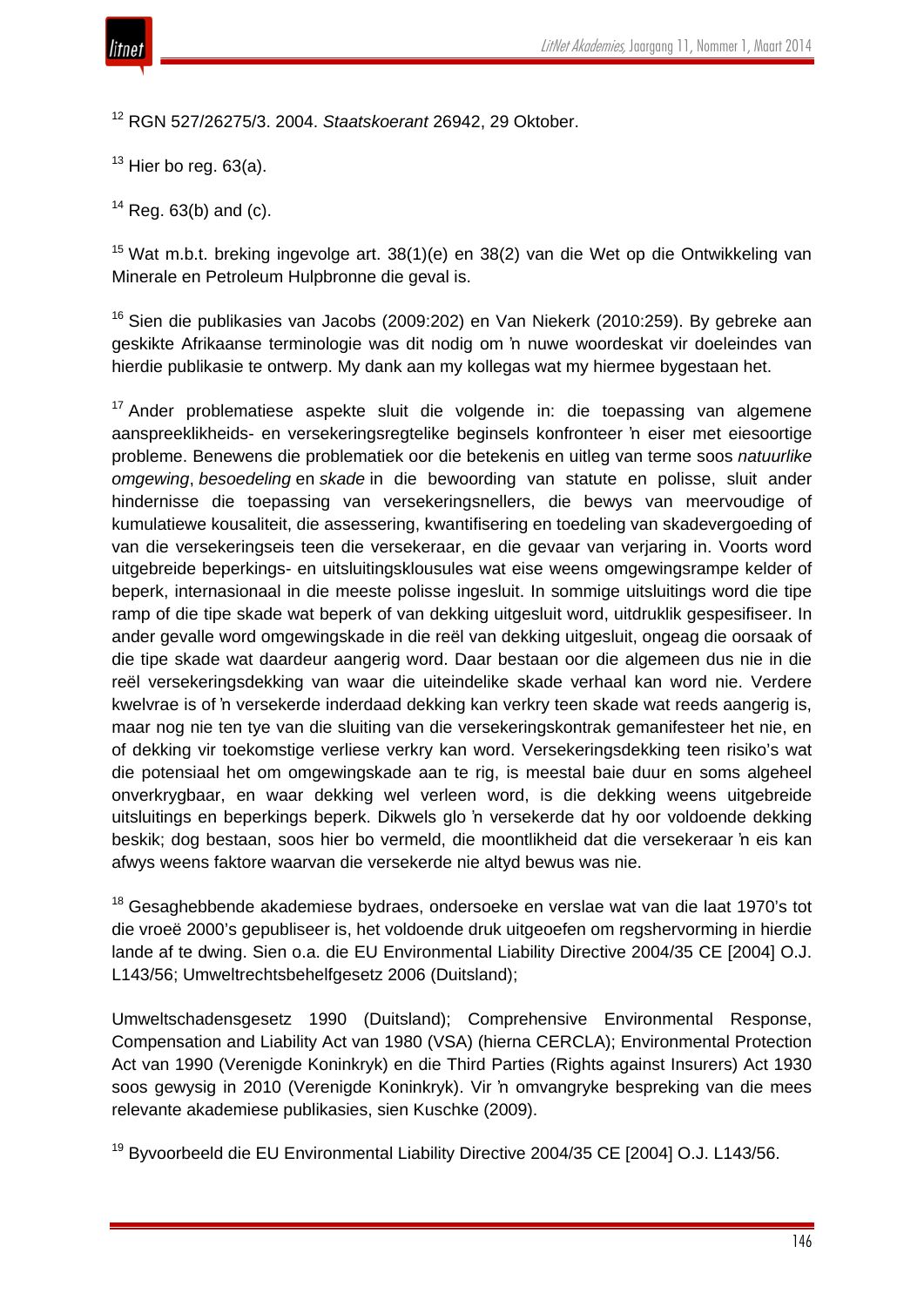

<sup>20</sup> Wat op 'n sg. "act-committed" of gebeurtenisbasis vir die vestiging van versekeringseise erken word.

<sup>21</sup> Wat op 'n sg. "loss occurrence"- of ingetredeverliesbasis vir die vestiging van versekeringseise erken word. Sien die uiteensetting in parr. 2.3 en 3.2 hier onder.

<sup>22</sup> Wat op 'n sg. "claims-made"- of eisebasis vir die vestiging van 'n versekeringseis erken word. Vir 'n skematiese voorstelling van hierdie tydlyn, sien Van Daele (2001:26). Sien egter Wansink (2006:95 par. 2.8) se weergawe, wat van mening is dat daar teoreties ses vestigingsmomente van aanspreeklikheidsversekeringseise bestaan, nl. (a) die besoedelaar se onregmatige handeling; (b) die feitelike gebeurtenis wat die skade veroorsaak; (c) die nadelige effek daarvan op die eiendom en die persoon van die benadeelde; (d) die manifestasie of ontdekking van die skade; (e) die bevestiging van die aanspreeklikheid van die versekerde teenoor 'n derde; en (f) die datum waarop die versekerde sy versekeraar in kennis stel dat hy teenoor 'n derde aanspreeklikheid opgedoen het.

 $23$  Sien Reinecke e.a.(2002, par. 291) oor die algemene vereistes vir vestiging van 'n versekeringseis; Kuschke (2009, par. 6.3 vir 'n bespreking van alle variasies van die verskillende teorieë. Jacobs (2009:210 e.v.) bespreek slegs twee van hierdie snellers, nl. die gebeurtenissneller en die eisesneller.

<sup>24</sup> Alhoewel hierdie klassieke indeling hier bespreek word, bestaan daar verskillende weergawes en teorieë oor die aard van, en die getal, versekeringvestigingsfeite. Siesko en Weiss (2008:52) identifiseer teoreties vyf vestigingsfeite vir saakversekering, nl. die blootstellingsfeit; (b) die manifestasiesneller; (c) die dubbelvestigingsneller, dat skade aangerig word wanneer die eerste blootstelling aan die besoedeling plaasvind, asook wanneer die skade manifesteer en dus ontdek word; (d) die trippel- of deurlopende vestigingsneller wat duur vanaf die oomblik van die omgewing se eerste blootstelling aan die besoedeling totdat die ingetrede skade bepaal kan word; en (e) wanneer al die skade wat aangerig is, met finale sekerheid bepaal en gekwantifiseer kan word. Fogleman (2005:509) erken die bestaan van teoreties vier vestigingsfeite vir aanspreeklikheidsdekking, nl. (a) die blootstellingsfeit; (b) die manifestasiefeit; (c) die werklike skadeberokkening; en (d) die deurlopende of meervoudige vestigingsbasis.

 $25$  Voorbeelde van bewoording wat hierop dui, sluit in vestigingsfeite wat plaasvind by blootstelling of manifestasie, feitelike besering of "injury-in-fact" en deurlopende besering of "continuous injury". Goodman (2004:529) is van mening dat die manifestasiebasis wat suksesvol in sake aangaande die aanspreeklikheid vir asbestose as die geldende vestigingsfeit erken is, ook op aanspreeklikheidseise vir giftige swamme toegepas kan word.

<sup>26</sup> Volgens Faure en Neethling (reds.) (2003:9). As voorbeeld van die statutêre regulering van vestigingsfeite, sien die Belgiese Wet op Landesverzekeringsovereenkomst van 1994 art. 78 wat m.b.t. spesifiek die sleepstertaanspreeklikheid reeds die gebeurtenissfeit deur die manifestasiefeit as vestigingsfeit vervang het.

 $27$  Die vestigingsfeite is al heel toepaslik as geregtelike hekwagte beskryf wat verhoed dat ongewenste eise oorweeg en toegestaan word. Sien Goodman (2004:241) vir 'n uitgebreide bespreking van die effek van kontraktuele vestigingsgebeure, spesifiek met betrekking tot omgewingskade en beserings wat deur giftige swamme aangerig word.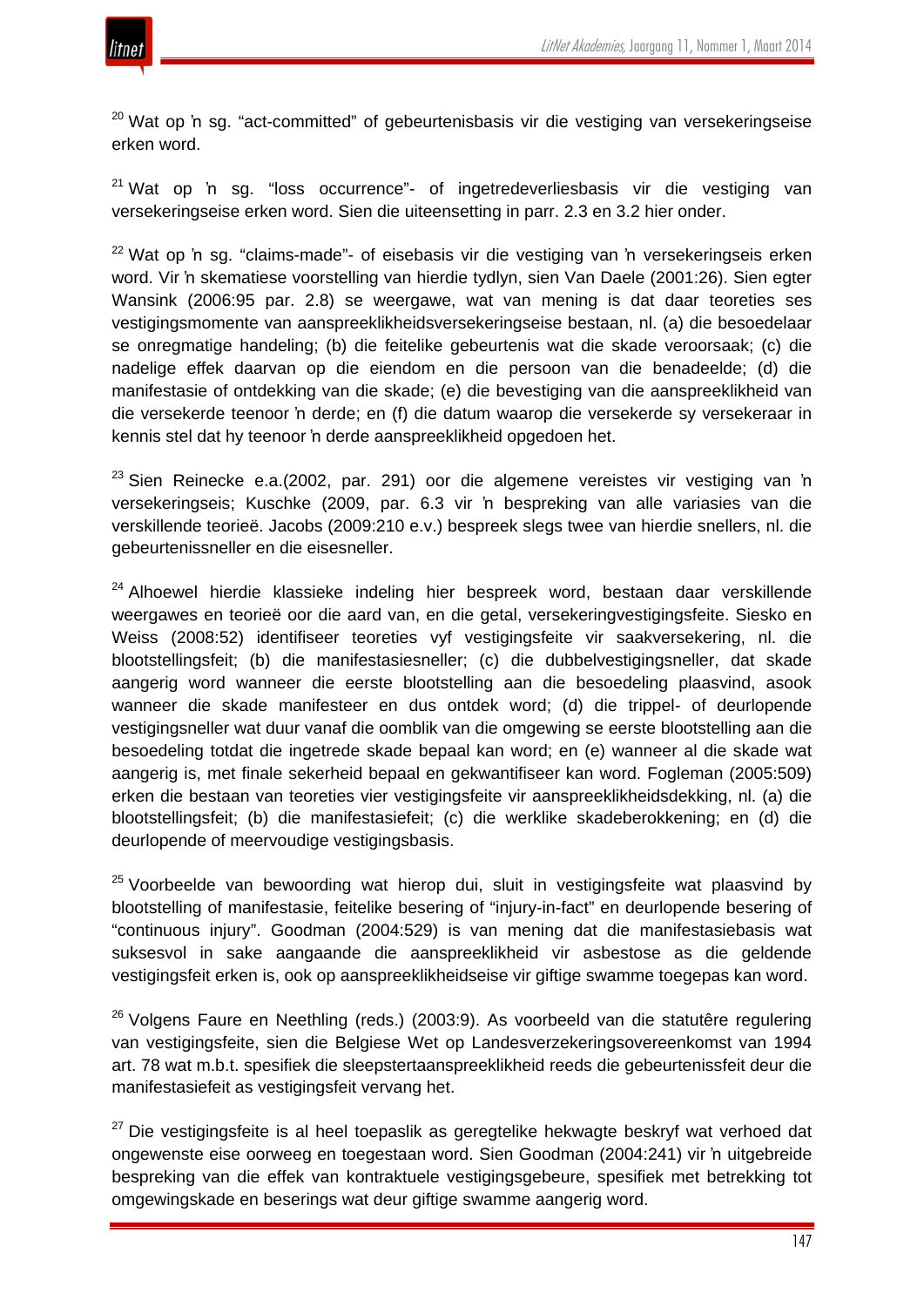

<sup>28</sup> Die bespreking deur Goodman (2004:245) dek spesifiek die voordeel dat die potensiaal van eindelose eise hierdeur beperk kan word.

 $29$  Faure (red.) (2003:46) verwys na hierdie tipe aanspreeklikheid as "retroactivity". Sien ook ter illustrasie voorbeelde van polisbewoordings in Kalis e.a.(2004, deel 2, hoof 2).

 $30$  Sien ook Van Niekerk (2006a:18) vir 'n bespreking van die probleem in 'n Suid-Afrikaanse konteks.

<sup>31</sup> 2006 3 SA 349 (HHA).

<sup>32</sup> Saylor en Cole (1993:29) bespreek die gevare van die oorvleueling van versekeringsdekking; sien ook Van Niekerk (2006a).

<sup>33</sup> Polisse kan vereis dat kennisgewing nie net aan die versekeraar nie, maar ook aan die Staat of ander owerheid gegee moet word, byvoorbeeld waar dit verpligtend sou wees ingevolge besigheidspermitte of -lisensies.

<sup>34</sup> Wat as 'n sg. "condition precedent" in die Engelse reg bekend staan. Reinecke e.a.(2002*,* par. 256) bespreek die aard en uitwerking van hierdie polisvoorwaardes in die konteks van die Suid-Afrikaanse versekeringsreg.

<sup>35</sup> Sien veral Merkin (2006:250, 695 e.v.) vir 'n volledige bespreking van die versekerde se verpligting om betyds aan sy versekeraar kennis te gee van sy regsaanspreeklikheid ooreenkomstig die bepalings van sy aanspreeklikheidsversekeringsdekking.

<sup>36</sup> Dit spruit voort uit die beginsel dat die versuim die versekerde toegereken kan word indien dit daadwerklike nadeel veroorsaak, wat as die "notice-prejudice"-reël bekend staan. Sien ook die bespreking in Siesko en Weiss (2008:44).

 $37$  Verjaringswet 68 van 1969 artt. 11 en 12.

 $38$  Art. 12(3); sien ook Reinecke e.a.(2002:327 e.v.) vir 'n ontleding van hierdie algemene vereistes van die verjaring van versekeringseise.

<sup>39</sup> Korttermynversekering word in Suid-Afrika deur die Korttermynversekeringswet 53 van 1998 gereguleer. Vir doeleindes van hierdie bydrae kan vermeld word dat korttermynpolisse soos in art. 1(1) xixx gedefinieer, beide saakversekering en aanspreeklikheidsversekering insluit.

<sup>40</sup> Sien vir 'n bespreking van die komplikasies by eiendomsversekering, Howard en Mackowsky (2002:883).

<sup>41</sup> Dit sluit vir doeleindes van hierdie artikel private en publieke aanspreeklikheidsversekering in.

<sup>42</sup> Vir 'n kort bespreking van aanspreeklikheidsversekering spesifiek oor versekeringsnellers, sien Jacobs (2009:202 e.v.).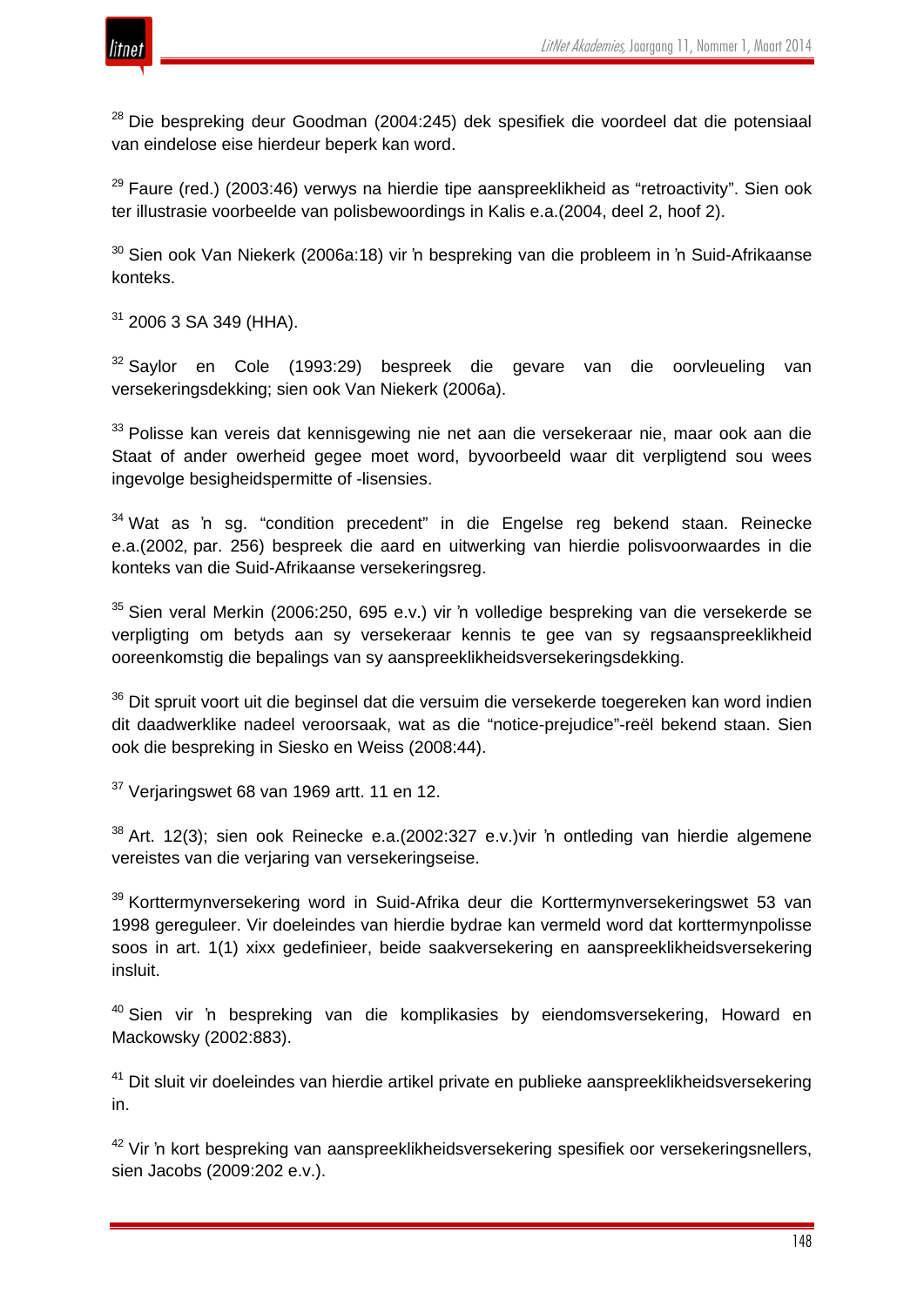

<sup>43</sup> Vir 'n kort oorsig van die Suid-Afrikaanse posisie, sien Kuschke (2000:494).

<sup>44</sup> Larsson (1999:530) en Van Daele (2001:27) bespreek hierdie verskyningsvorm van dekking breedvoerig. Vir 'n bespreking wat slegs op aanspreeklikheidsversekering fokus, sien Wansink (2006:97).

<sup>45</sup> Masters (1997:65). Daar moet deurgaans by die ondersoek na die gevolge van hierdie tipe sneller kennis geneem word daarvan dat die duur van die versekeringskontrak van die duur van die dekkingstermyn onderskei moet word.

<sup>46</sup> Spier (2003:9) stel voor dat die oplossing vir die probleem van retroaktiwiteit in die toename van dekking op 'n eisebasis lê. Volgens Larsson (1999:531) is die probleem by saakversekeringsdekking dat die versekeraar wat tydens die gebeurtenis dekking verleen, steeds 'n latente verpligting het om die versekerde skadeloos te stel totdat die skade inderdaad manifesteer, nieteenstaande die feit dat die polistermyn verstryk het. Fogleman (2005:1529–37) ondersoek die potensiaal van eindelose aanspreeklikheid wat hierdie retroaktiewe aanspreeklikheid vir die versekeraar inhou.

<sup>47</sup> Volgens Warfel (2005:4).

<sup>48</sup> Omskryf as die "verifiable first discovery of the loss".

<sup>49</sup> Umweltschadensgesetz 1990 en Umweltrechtsbehelfgesetz 2006: sien Hoffman (1993:147); sien ook Winter e.a.(2008:175 e.v.) se kritiese bespreking van die transposisie van die EU Direktief na die Duitse reg omdat Duitsland se wetgewing nie behoorlik aangepas is om aan die bepalings van die EU Direktief voldoen nie. Sien verder Ladeur (1993:257) en Hulst (1990:89).

 $50$  Abraham (1993:616).

<sup>51</sup> Sien Wansink (2006:100) vir 'n volledige bespreking van die vraagstukke wat by die toepassing van die ingetredeverlies-feit in die konteks van aanspreeklikheidsversekering ontstaan.

<sup>52</sup> Siesko en Weiss (2008:42) bespreek breedvoerig die verskil tussen dekking op 'n suiwer eisebasis en dekking op 'n eisebasis tesame met verslagdoening. Sien ook Masters (1997:65 e.v.) vir 'n ontleding van die "single anchor" of enkelgebeurtenis waar slegs een gebeurtenis die dekking aktiveer, teenoor die "double anchor", waar daar meer as een vestigingsgebeurtenis moet plaasvind om die dekking te aktiveer.

<sup>53</sup> Fogleman (2005:1572) bespreek terminologie soos *as soon as possible* en *promptly* wat wêreldwyd in polisbewoording voorkom, en ontleed die problematiek oor die uitleg daarvan in die lig van regspraak in die VSA en die Verenigde Koninkryk.

<sup>54</sup> Siesko en Weiss (2008:44−50) kom tot die gevolgtrekking dat alhoewel sekere state in die VSA hierdie eisebasis statutêr voorskryf, dit al by verskeie geleenthede deur die howe bevraagteken is.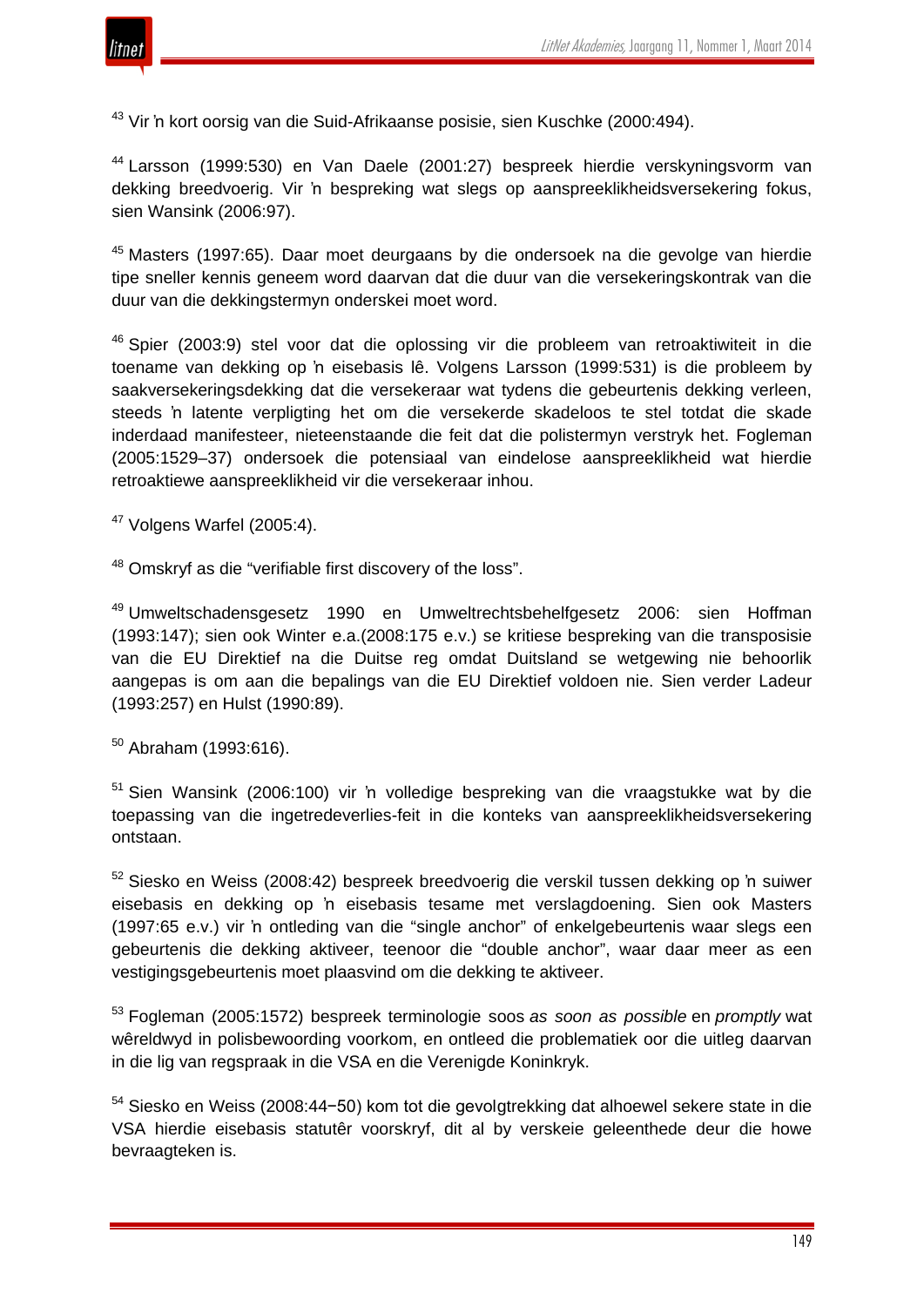

<sup>55</sup> Spier (1997:722) erken die onderskeid tussen die ingetredeverliesbasis en die eisebasis, maar bevraagteken hoekom die eisebasis so fel gekritiseer word terwyl die ingetredeverliesbasis of "loss occurrence-verzekeringen zich mogen verheugen in een rustig bestaan", ondanks die feit dat die toepassing van lg. vestigingsfeit ook probleme veroorsaak. Sien ook die kritiese beskouings van Siesko en Weiss (2008:41) en Larsson (1999:530 e.v. op hierdie punt.

<sup>56</sup> Sien Van Niekerk (2006a:391) vir 'n bespreking van die Suid-Afrikaanse posisie by aanspreeklikheidsversekering.

<sup>57</sup> Siesko en Weiss (2008:41) waarsku egter dat retroaktiewe datums bykomende koste kan inhou, omdat ingewikkelde en langdurige ondersoeke ingestel moet word om die presiese datum van die besoedelende gebeurtenis of handeling te bepaal. Hierdie koste kan wel geregverdig word by die instel van 'n groot eis.

<sup>58</sup> Hierdie uitbreiding van terugwerkende versekeringsdekking staan in die versekeringswese as 'n "tail endorsement" of "write-back cover" bekend.

<sup>59</sup> Siesko en Weiss (2008:40) bevestig die belangrike punt dat dekking vir omgewingskade op hierdie basis voordele vir beide versekerde en versekeraar inhou.

<sup>60</sup> Statutêr hou Die Wysigingswet op die Wet op Nasionale Omgewingsbestuur 14 van 2009 besoedelaars aanspreeklik vir die herstel van alle omgewingskade wat in die verlede aangerig is. Internasionaal word daar soos volg erkenning aan die aanspreeklikheid vir omgewingskade verleen: die Stockholm Declaration (1972, Beginsel 21) doen 'n beroep op nasies om die omgewing te rehabiliteer en om die erkenning van 'n verhaalsreg wat benadeeldes in staat stel om besoedelaars vir die agteruitgang en beskadiging van die omgewing aanspreeklik te hou. Die Rio Declaration (1992, Beginsel 2) erken dat state soewereiniteit oor die natuurlike hulpbronne in hulle gebied het, maar dat dit gepaard gaan met die verantwoordelikheid om nie omgewingskade aan te rig nie. Dit erken die gemeenskaplike maar gedifferensieerde verantwoordelikhede van ontwikkelde en ontwikkelende lande, en skep die algemene omgewingsregtelike beginsels vir volhoubare groei. Sien ook in hierdie verband Rajamani (2006). Algemene besprekings van die verantwoordelikhede van regerings en die erkenning van die ondergenoemde algemene beginsels kan gevind word in Shaw (2008:758) en Sands en Peel (2012:58) spesifiek aangaande die verskillende regsposisies van ontwikkelde teenoor ontwikkelende lande.

 $61$  Kidd (2011:7).

 $62$  Hierdie beginsel, ook bekend as die "polluter pays principle", is in die Rio Declaration (1992, Beginsel 16) universele erkenning verleen. In Suid-Afrika word die beginsel deur art. 2(4) van die Wet op Nasionale Omgewingsbestuur 107 van 1998 statutêr erken (sien Havenga 1997:89).

 $63$  Hierdie beginsel, ook bekend as die "precautionary principle", het sy oorsprong in die Duitse reg, waar dit as die *Vorsorgeprinzip* bekendstaan. Die Rio Declaration (1992, Beginsel 15) en die Stockholm Declaration (1972, Beginsel 21) erken dit as 'n internasionale omgewingsregtelike beginsel. In *MEC: Department of Agriculture, Conservation and the Environment v HTF Developers (Pty) Ltd* nr. CCT 32/07 [2007] ZACC 25 par. 15 beslis die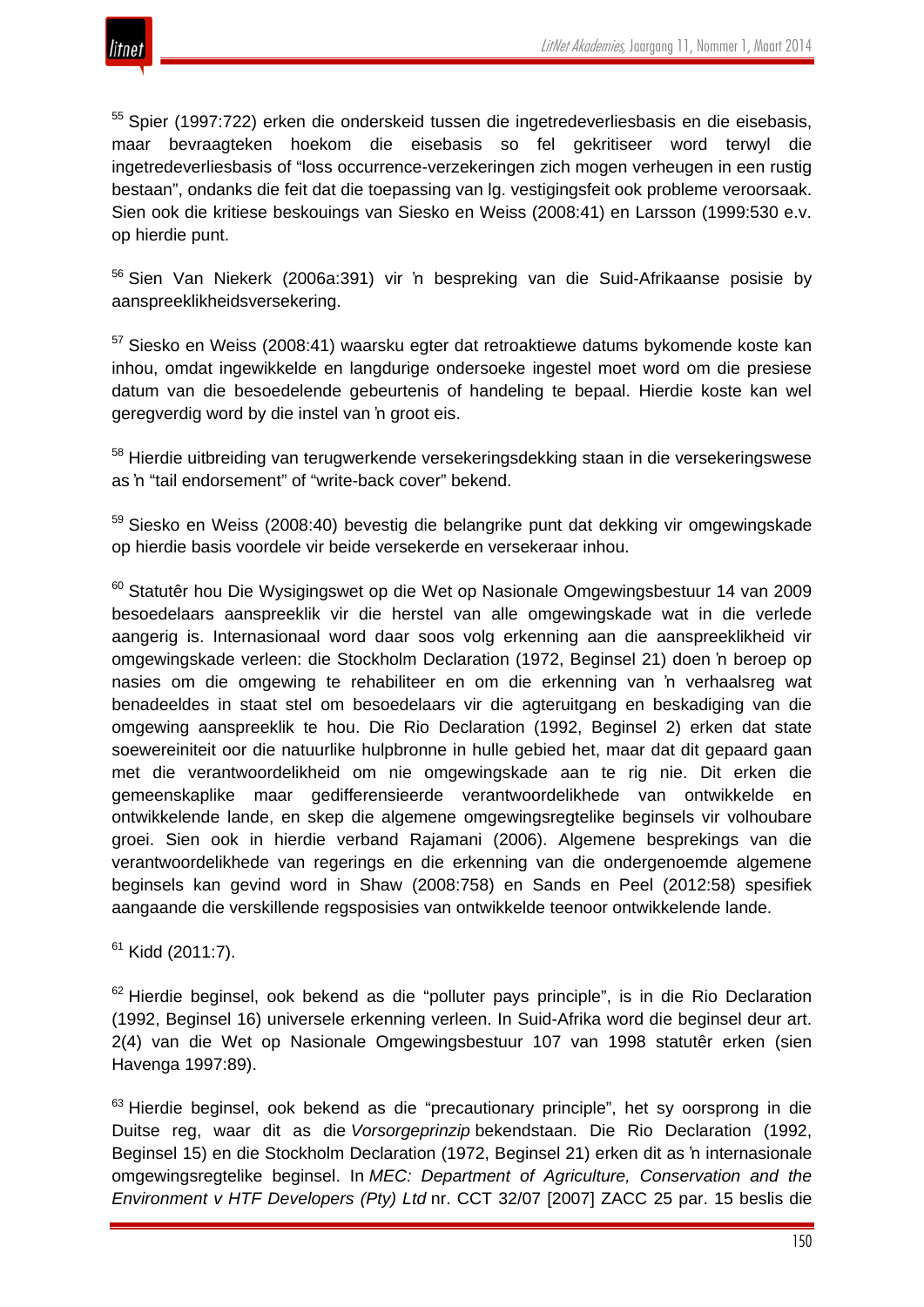

hof dat die Wet op Omgewingsbewaring amptenare die reg gee om hierdie beginsel toe te pas. Sien byvoorbeeld die breedvoerige bespreking van Fischer e.a.(2006) vir 'n ontleding van die omvang en uitwerking van hierdie beginsel op die omgewingsreg.

<sup>64</sup> Henderson (2001:139).

<sup>65</sup> Die "principle of preventative action". Kidd gee wel erkenning aan hierdie beginsel, dog gee tereg toe dat dit eintlik onder die "polluter pays"-beginsel tuishoort, aangesien die *omissio* of versuim om skade te voorkom deel van ons aanspreeklikheidsleer is.

<sup>66</sup> Die "cooperation principle".

<sup>67</sup> Die beginsel van "sustainable development" word die eerste keer omskryf in die Verenigde Nasies Brundtland Verslag (1987:43); Sands en Peel (2012:252 e.v.)*.* Tans word dit as een van Afrika se grootste uitdagings gesien (sien die gesaghebbende werk van Tladi (2007).

<sup>68</sup> Die "principle of common but differentiated responsibility".

<sup>69</sup> Die deurlopende verantwoordelikheid wat "from the cradle to the grave" van toepassing bly.

 $70$  In sekere situasies word die skuldlose aanspreeklikheid van die besoedelaar erken, byvoorbeeld vir oliebesoedeling ter see, in die kernkragbedryf en vir die inbreukmaking op regte of oorlas ("nuisance") in die burereg. Sien in die algemeen Neethling en Potgieter (2010, hfst. 11). Kuschke (2009, par. 5.5.2, asook 444) beveel o.a. aan dat skuldlose aanspreeklikheid statutêr uitgebrei moet word om plaaslike nywerhede waar daar 'n groot risiko vir onvermydelike omgewingskade bestaan, makliker daarvoor aanspreeklik te hou en aan die kaak te stel. Die gevolgtrekking word deur sowel die risiko- en gevaarteorie as die winsteorie geregverdig.

 $71$  Die ideaal van ons aanspreeklikheidsleer sal natuurlik volle restitusie van alle skade of nadeel wees, dog dit is selde haalbaar.

<sup>72</sup> Die volgende woorde van Van Niekerk (1975:80) het vandag steeds waarde: "We must not overlook the fact that the greatest, most effective and, most important, *presently available* factor for immediate action is the common law. The common law is ready to move forward, this time in the field of environmental law." Sien in hierdie verband ook Neethling (2003:17); Havenga (2003:35). Die algemene internasionale siening hieroor word reeds in die laat 1990's indringend deur Larsson (1199:118) bespreek, waar sy tot dieselfde gevolgtrekking kom, nl. dat "of the various options, the instrument generally referred to in international instruments and preferred by states is civil liability, although it does not provide a complete strategy for the restitution of environmental damage"; sien ook Andersen (2002:3).

<sup>73</sup> Sien ook n. 45 hier bo wat beklemtoon dat die duur van die versekeringskontrak van die duur van die dekkingstermyn onderskei moet word.

<sup>74</sup> In *Truck and General Insurance Co Ltd v Verulam Fuel Distributors CC* 2007 2 SA 26 (HHA) par. 7–9, 15–8 en *Daniël Mostert v Cape Town City Council* 2001 1 SA 105 (HHA)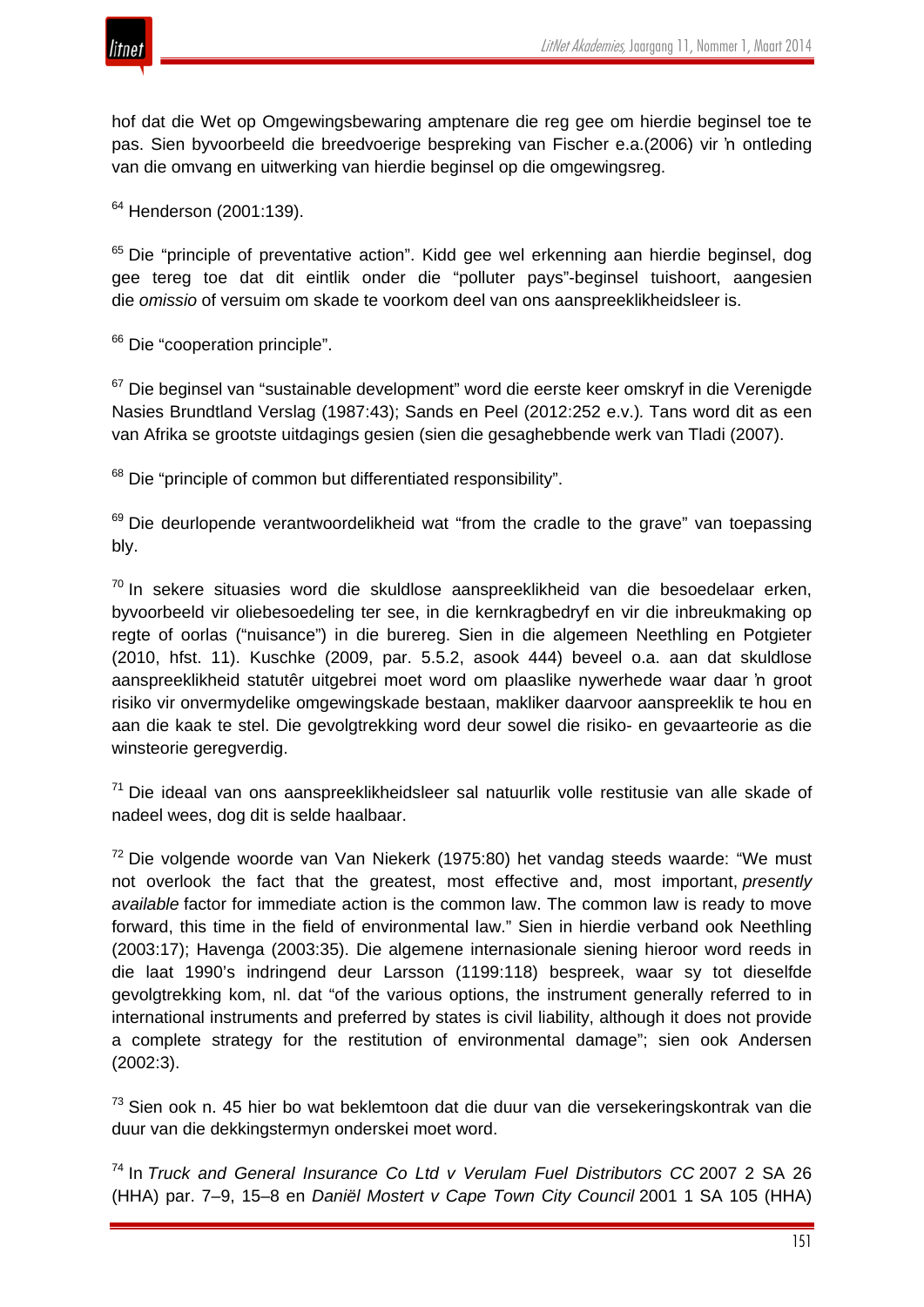

117 bevestig die hof dat die versekerbare belang die aanspreeklikheid teenoor 'n derde is. Jacobs (2009:209) is van mening dat dit wel die geval in die Suid-Afrikaanse versekeringsreg is, alhoewel van ons regspraak ook ander vestigingsfeite erken het (sien *Transnet Ltd v Mutual & Federal Insurance Co Ltd* 1996-11-12 saaknr. 13664/95 (T); *Shagra v Chalk* 1994 3 SA 145 (N); *Cape Town Municipality v Allianz Insurance Co* 1990 1 SA 311 (K); Van Niekerk (1999:514).

<sup>75</sup> Merkin (2006:323) is van mening dat aanspreeklikheid eers bevestig en die skade finaal gekwantifiseer moet word alvorens die versekeringseis kan vestig, tensy die polisbepalings die posisie uitdruklik verander; sien ook Reinecke e.a.(2002:328); *Transnet Ltd v Mutual & Federal Insurance Co Ltd*; *Shagra v Chalk* en *Cape Town Municipality & Another v Allianz Insurance Co*.

<sup>76</sup> Sien *Transnet Ltd v Mutual & Federal Insurance Co Ltd*; *Shagra v Chalk*; *Cape Town Municipality v Allianz Insurance Co* vir polisse wat op hierdie basis uitgereik word. Sien ook Kuschke (2009, par. 5.3.4.2).

 $77$  Par. 15–8. Vir 'n bespreking van die beslissing sien Van Niekerk (2006b:194).

<sup>78</sup> Vir die posisie in die Verenigde Koninkryk sien Winter e.a. (2008:183) en *Kelly v Norwich Union Fire Insurance Ltd* [1990] 1 WLR 139 wat hierdie beginsel reeds in die vorige dekades bevestig het.

 $79$  Wansink (2006:107) bevraagteken of hierdie sneller daadwerklik effektiewe dekking kan verleen. Sy kritiek is daarop gerig dat die hof of die wetgewer moet ingryp vir doeleindes van die uitleg van hierdie bewoording.

80 Sien die verwysing in n. 66 hier bo.

<sup>81</sup> Van Niekerk (2006a:387) bespreek die minderheid- en meerderheidsuitsprake in die *Van Immerzeel-*saak.

<sup>82</sup> Beide Merkin (2006:323) en Reinecke e.a.(2002:328) bespreek hierdie moontlikheid om die regte van die versekerde op hierdie manier te verskans.

<sup>83</sup> Die lang tydsverloop in hierdie aanvanklike fase stel die gevaar daar dat die eis kan verjaar. Sien die bespreking in par. 5 hier onder.

 $84$  Van der Walt (1995:421–39, 613–32, en spesifiek op hierdie punt 421, 613). Sien veral Goldenberg (1999:373) vir 'n volledige ontleding van regspraak in die VSA aangaande probleme met die bewys van kousaliteit spesifiek in die konteks van die verskillende vestigingsfeite wat in die versekeringsreg geld.

<sup>85</sup> Feess e.a.(2009:133). Goldenberg (1999:389 e.v.) bespreek die geval waar meervoudige gebeurtenisse wat oor 'n lang termyn plaasvind, skade veroorsaak, en fokus op die effek daarvan op versekeringseise.

<sup>86</sup> Wet op Verdeling van Skadevergoeding 34 van 1956; *Jones NO v Santam Bpk* 1956 2 SA 542 (A) 555; *Kantey & Templar (Pty) Ltd v Van Zyl NO* 2007 1 SA 610 (K) 627; *Harrington*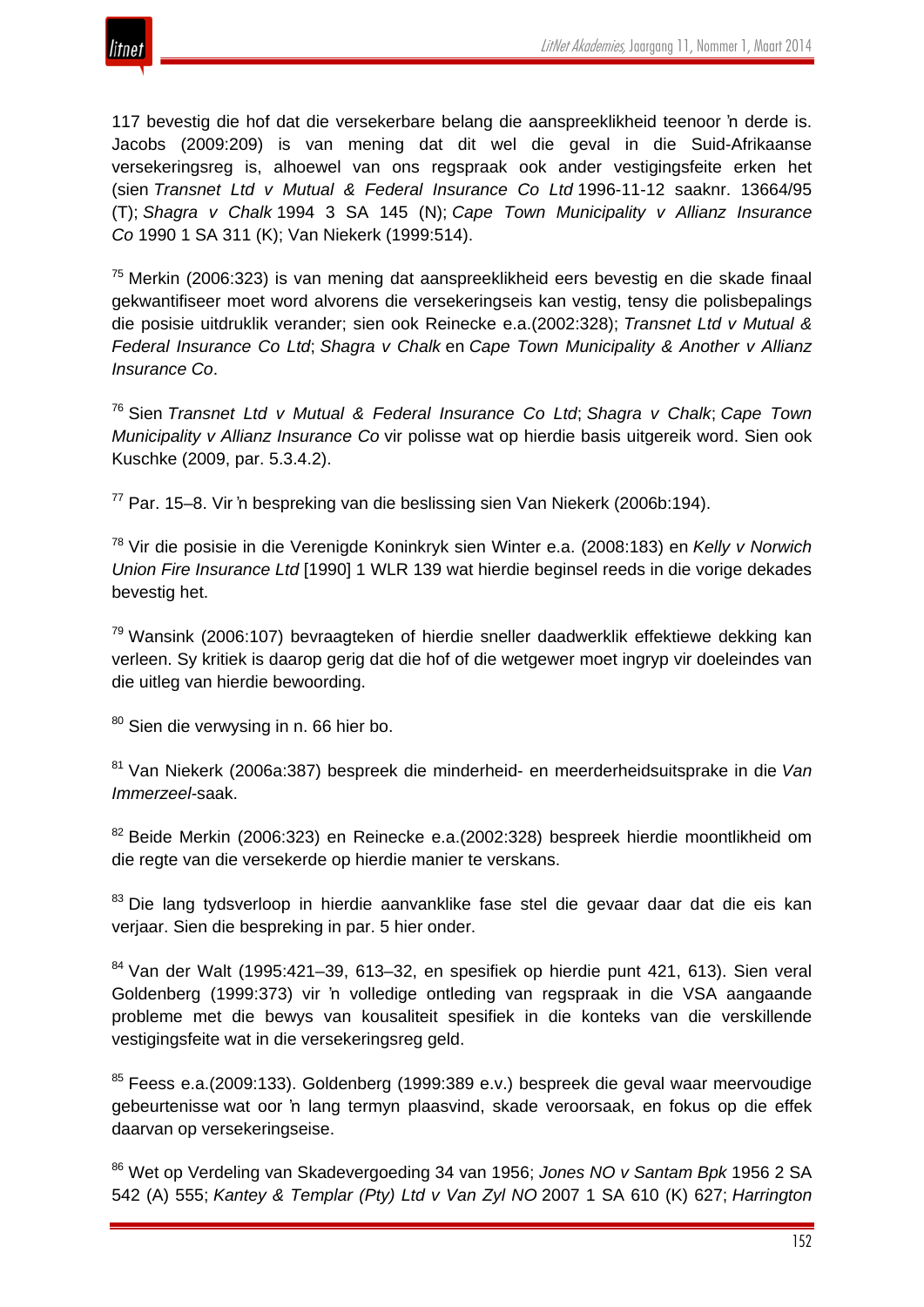

*NO v Transnet Ltd* 2007 2 SA 228 (K) 250; Schlemmer (1997:532) met spesifieke verwysing na *Mohlomi v Minister of Defence* 1997 1 SA 124 (KH), en die ouer Suid-Afrikaanse regspraak wat in hierdie uitspraak bespreek word; ook Van der Walt (1995:431, 614).

 $87$  Sien spesifiek Van der Walt (1995:431–8).

<sup>88</sup> Hierdie tipe aanspreeklikheid is m.b.t. produkte-aanspreeklikheid deur art. 61(3) van die Wet op Verbruikersbeskerming 68 van 2008 ingevoer. Wansink en Spier (1993:176) ontleed die aanvanklike posisie in Nederland waar dwelmhandelaars gesamentlik en afsonderlik aanspreeklikheid opgedoen het; sien spesifiek Wansink en Spier (1993:180 e.v.)vir die standpunte van verskeie skrywers dat dieselfde aanspreeklikheid 'n noemenswaardige rol in die soeke na oplossings by besoedelingsaanspreeklikheid kan speel. Vir die posisie in die VSA, sien die Comprehensive Environmental Response, Compensation and Liability Act of 1980 (CERCLA), art. 107. In *United States v Chem-Dyne Corporation* 572 F Supp 802 (SD Ohio 1983) 805 bevind die hof dat alhoewel CERCLA nie 'n uitdruklike bepaling hieroor bevat nie, dit die bedoeling van die wetgewer was dat aanspreeklikheid ooreenkomstig die gemeenregtelike beginsels bepaal moet word waar die skade deelbaar is en gekwantifiseer kan word. Dit het tot die Superfund Amendments and Reauthorisation Act of 1986 gelei wat gesamentlike en afsonderlike aanspreeklikheid bevestig het.

89 Belgies Milieuvergunningsdecreet 1985 en Belgies Afvalstoffendecreet 1981 dien as voorbeelde van statutêre regulering; sien Bocken en Boone (2003:1627−33).

90 Ingevolge die Toxic Substances Control Act 15 U.S.C., §§ 2601 e.v.

 $91$  Art. 38(2).

 $92$  Sien die kritiese ontleding van hierdie metode deur Fogleman (2005:526).

<sup>93</sup> Die volgende word vereis ten einde hierdie verdeling in die lig van die versekeraar se reg op kontribusie te volg: (a) die versekeraar wat op kontribusie aanspraak maak, moet sy verpligtinge teenoor die versekerde nagekom het; (b) hierdie uitbetaling was meer as sy pro rata-gedeelte; (c) die uitbetaling was vir skade aan die versekerbare belang wat dubbelverseker was ten tye van verlies; en (d) die dubbelversekeringsdekking was in die geheel meer as die verlies.

 $94}$  Fogleman (2005:529 e.v.)ondersteun die howe se toepassing van hierdie metode tensy daar werklik uitsonderlike omstandighede bestaan wat 'n ander metode regverdig. Sy baseer haar gevolgtrekking daarop dat hierdie suiwer rekeningkundige benadering regsekerheid bied, veral waar besoedeling op lang termyn deurlopende omgewingskade aanrig. Haar standpunt kan beslis ondersteun word.

95 Snijder (1990:141) ondersoek hierdie verdelingsmetode in die lig daarvan dat dit aanvanklik suksesvol toegepas is op eise wat op grond van defekte medikasie teen farmaseutiese maatskappye ingestel is. Die transposisie van die EU Direktief in hierdie lande word in Winter e.a.(2008:178) kortliks bespreek.

 $96$  Hierdie probleme word in die algemeen deur Reinecke e.a. (2002, par. 522) uitgelig.